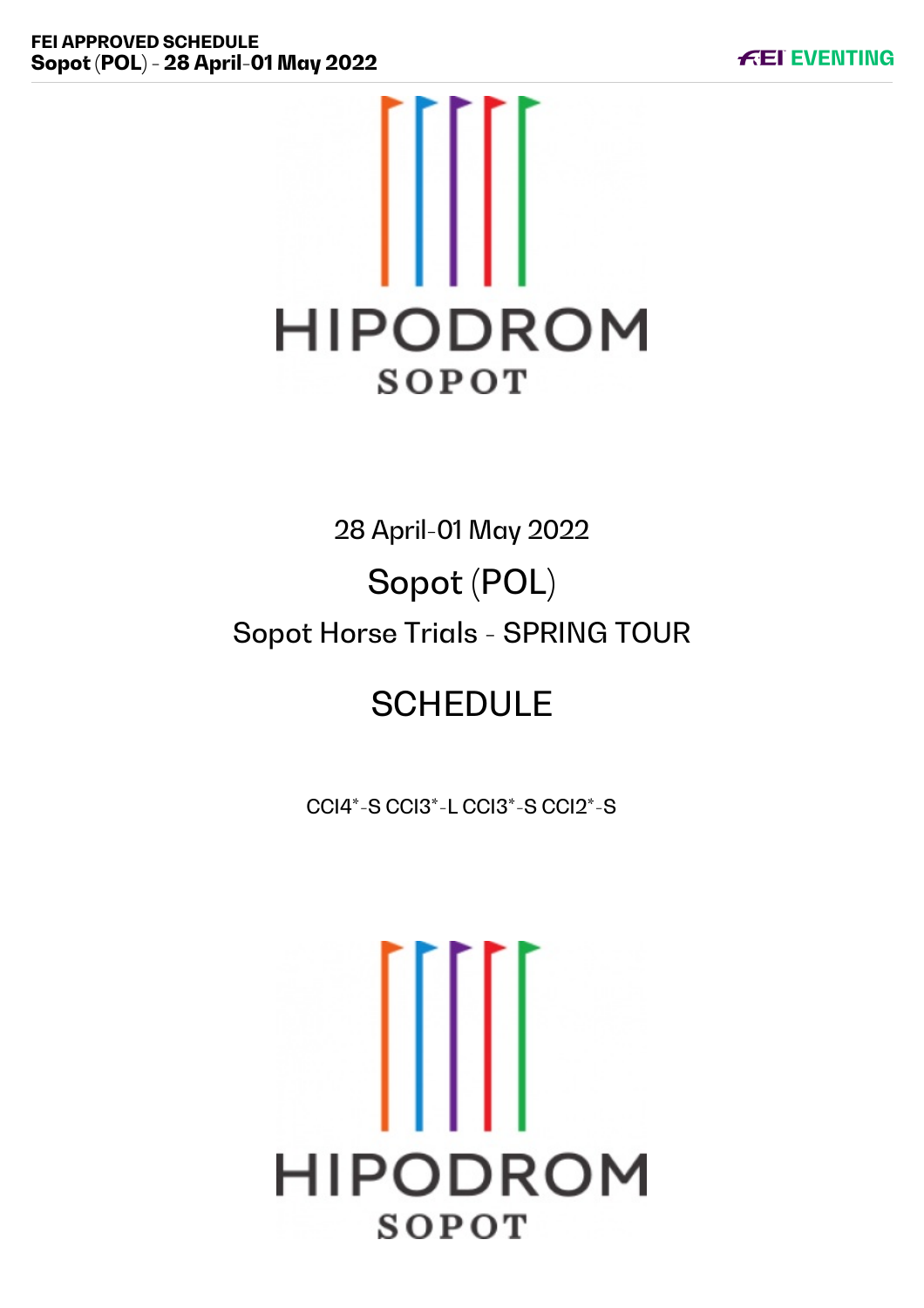# **I. DENOMINATION OF THE EVENT**

| Venue:                   | Sopot - Sopot Horse Trials - SPRING TOUR |         | NF:       | <b>POL</b> |
|--------------------------|------------------------------------------|---------|-----------|------------|
| Date:                    | 28/04/2022 to 01/05/2022                 |         |           |            |
|                          |                                          |         |           |            |
| <b>Event Categories:</b> |                                          |         |           |            |
| $CCI4*-S$                | $CCI3 - L$                               | CCI3*-S | $CCI2*-S$ |            |

# **II. GENERAL CONDITIONS**

- FEI Statutes, 24th edition, effective 17 November 2021
- FEI General Regulations, 24th edition, effective 1st January 2020, updates effective 1st January 2022
- FEI Veterinary Regulations, 14th edition, effective 1 January 2018, updates effective 1st January 2022
- FEI Eventing Rules and its Annexes, 25th edition, effective 1st January 2020, updates effective 1st January 2022
- Equine Anti-Doping and Controlled Medication Regulations (EADCMR), 3rd Edition, effective 1st January 2021
- FEI Anti-Doping Rules for Human Athletes (ADRHA), based upon the 2021 WADA Code, effective 1st January 2021
- The FEI Policy for Enhanced Competition Safety during the Covid-19 Pandemic, effective as of 1 July 2020 and until further notice
- All subsequent published revisions/updates, the provisions of which will take precedence.

THE ANNEXE(S) IS/ARE PART OF THIS APPROVED AND SIGNED SCHEDULE AND MUST BE DISTRIBUTED TO ALL OFFICIALS AND NFs AND IS AVAILABLE TO OTHERS UPON REQUEST

Approved by the FEI, Lausanne, on 11 February 2022 (V1)

Lourcar

Catrin Norinder FEI Director Eventing and Olympic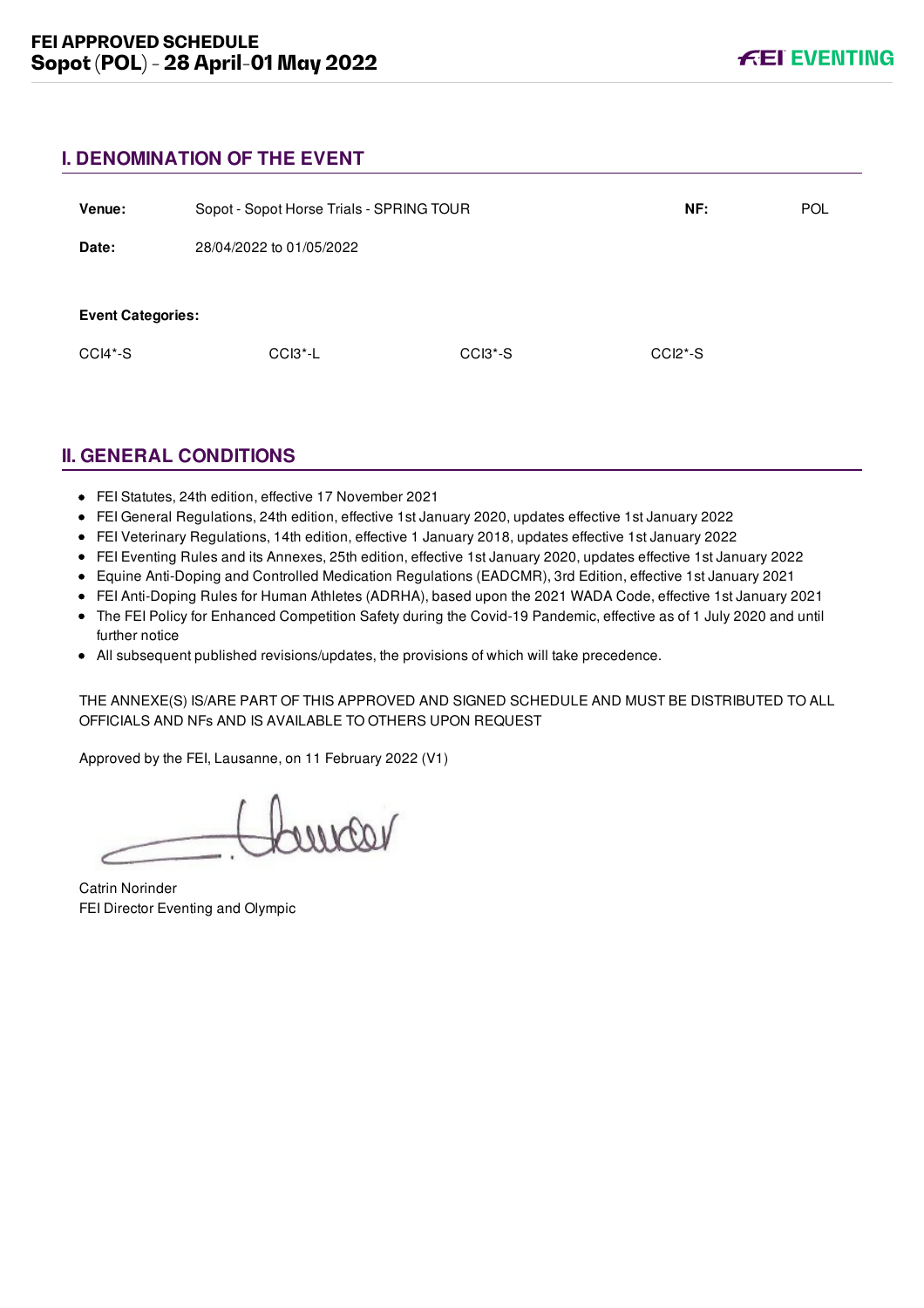# **Table of Contents**

| III. THE FEI CODE OF CONDUCT FOR THE WELFARE OF THE HORSE 4 |
|-------------------------------------------------------------|
|                                                             |
|                                                             |
|                                                             |
|                                                             |
|                                                             |
|                                                             |
|                                                             |
|                                                             |
|                                                             |
|                                                             |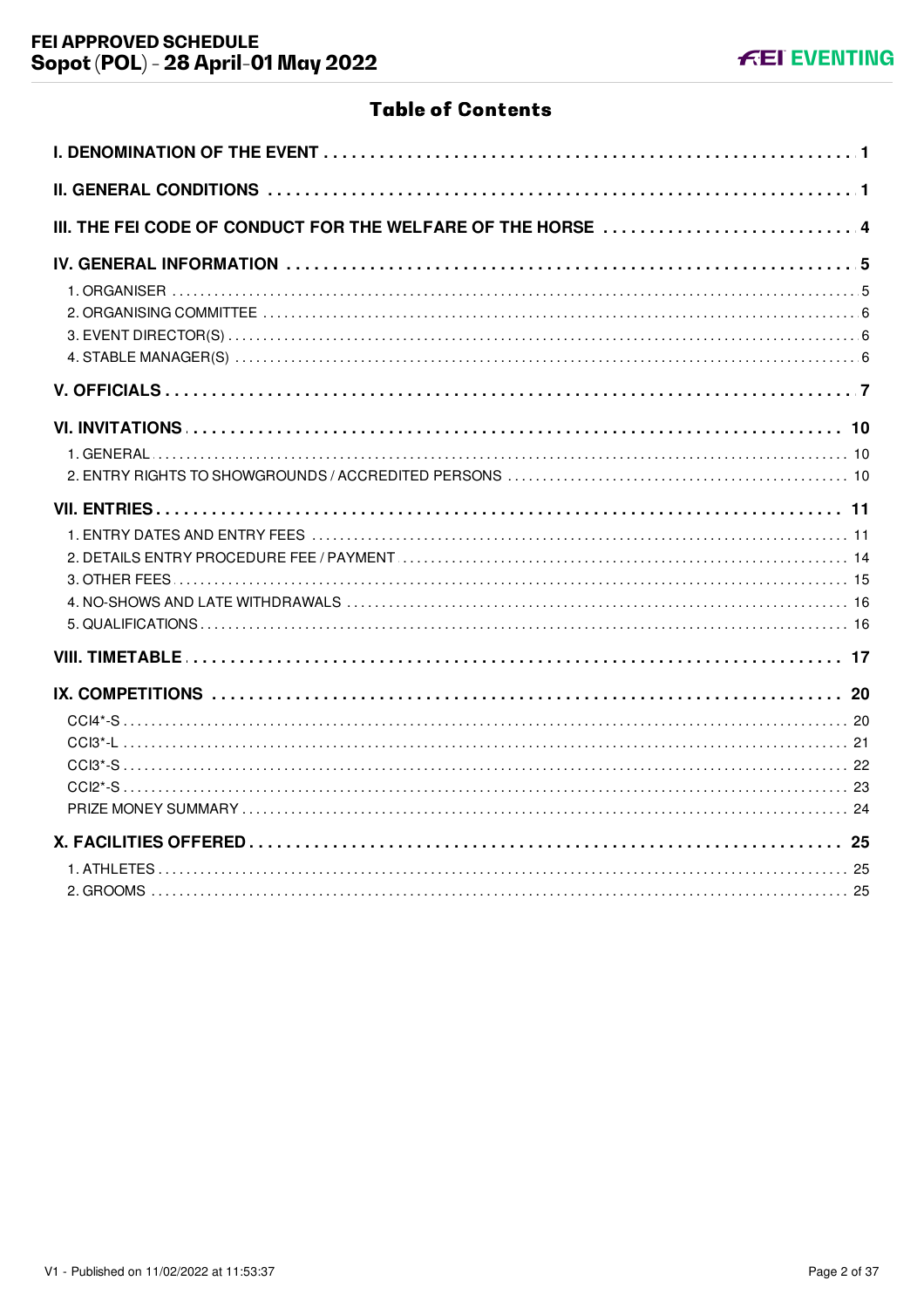| XI. LOGISTICAL, ADMINISTRATIVE AND TECHNICAL INFORMATION  26                        |  |
|-------------------------------------------------------------------------------------|--|
|                                                                                     |  |
|                                                                                     |  |
|                                                                                     |  |
|                                                                                     |  |
|                                                                                     |  |
|                                                                                     |  |
|                                                                                     |  |
|                                                                                     |  |
|                                                                                     |  |
|                                                                                     |  |
|                                                                                     |  |
|                                                                                     |  |
| 13. LOCAL TRANSPORTATION & ARRANGEMENTS FROM HOTEL TO SHOWGROUNDS  28               |  |
|                                                                                     |  |
|                                                                                     |  |
|                                                                                     |  |
|                                                                                     |  |
|                                                                                     |  |
|                                                                                     |  |
|                                                                                     |  |
|                                                                                     |  |
|                                                                                     |  |
|                                                                                     |  |
|                                                                                     |  |
| 7.2 VACCINATIONS - EQUINE INFLUENZA (FEI VETERINARY REGULATIONS ARTICLE 1003)  30   |  |
|                                                                                     |  |
| 7.4 HORSE INSPECTIONS (FEI VETERINARY REGULATIONS ARTICLES 1034-1042)  31           |  |
| 7.5 LIMB SENSITIVITY EXAMINATION (FEI VETERINARY REGULATIONS ARTICLE 1048-1053)  31 |  |
| 8. EQUINE ANTI-DOPING AND CONTROLLED MEDICATION PROGRAMME (EADCMP)  31              |  |
|                                                                                     |  |
| 8.2 ELECTIVE TESTING (FEI VETERINARY REGULATIONS ARTICLES 1057 AND 1058)  31        |  |
|                                                                                     |  |
|                                                                                     |  |
|                                                                                     |  |
| 1. THE FEI POLICY FOR ENHANCED COMPETITION SAFETY DURING THE COVID-19 PANDEMIC  33  |  |
|                                                                                     |  |
|                                                                                     |  |
|                                                                                     |  |
|                                                                                     |  |
|                                                                                     |  |
|                                                                                     |  |
|                                                                                     |  |
|                                                                                     |  |
|                                                                                     |  |
|                                                                                     |  |
|                                                                                     |  |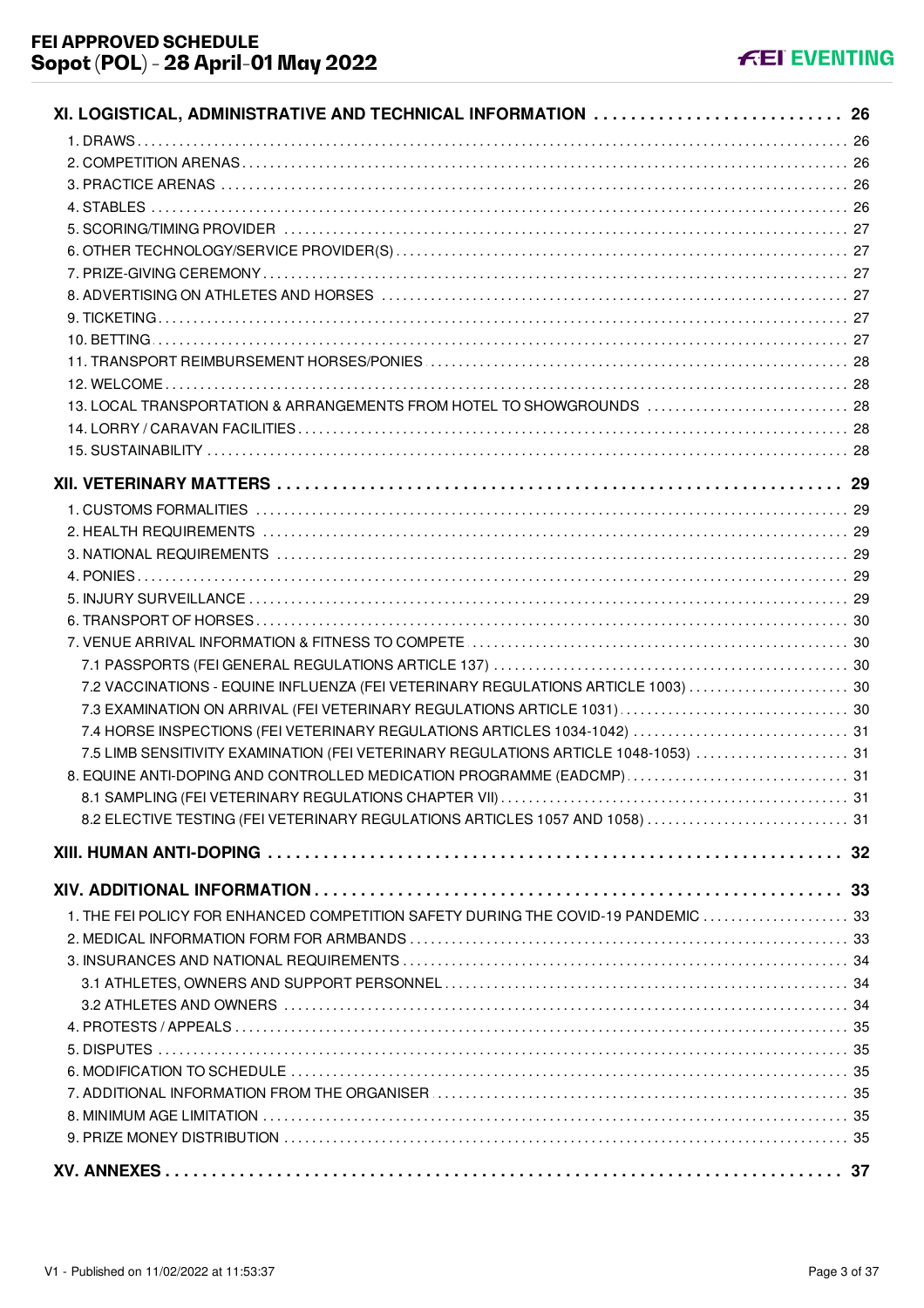# <span id="page-4-0"></span>**III. THE FEI CODE OF CONDUCT FOR THE WELFARE OF THE HORSE**

The Fédération Equestre Internationale (FEI) expects all those involved in international equestrian sport to adhere to the FEI's Code of Conduct and to acknowledge and accept that at all times the welfare of the horse must be paramount and must never be subordinated to competitive or commercial influences.

- 1. At all stages during the preparation and training of competition horses, welfare must take precedence over all other demands. This includes good horse management, training methods, farriery and tack, and transportation.
- 2. Horses and Athletes must be fit, competent and in good health before they are allowed to compete. This encompasses medication use, surgical procedures that threaten welfare or safety, pregnancy in mares and the misuse of aids.
- 3. Events must not prejudice horse welfare. This involves paying careful attention to the competition areas, ground surfaces, weather conditions, stabling, site safety and fitness of the horse for onward travel after the event.
- 4. Every effort must be made to ensure that horses receive proper attention after they have competed and that they are treated humanely when their competition careers are over. This covers proper veterinary care, competition injuries, euthanasia and retirement.
- 5. The FEI urges all involved with the sport to attain the highest levels of education in their areas of expertise.

The Long version of this Code can be obtained from the Fédération Equestre Internationale, HM King Hussein I Building, Chemin de la Joliette 8, 1006 Lausanne, Switzerland. Telephone: +41 21 310 47 47. The Code is available in English. The Code is also available on the FEI's website:<https://inside.fei.org/fei/regulations/general-rules>.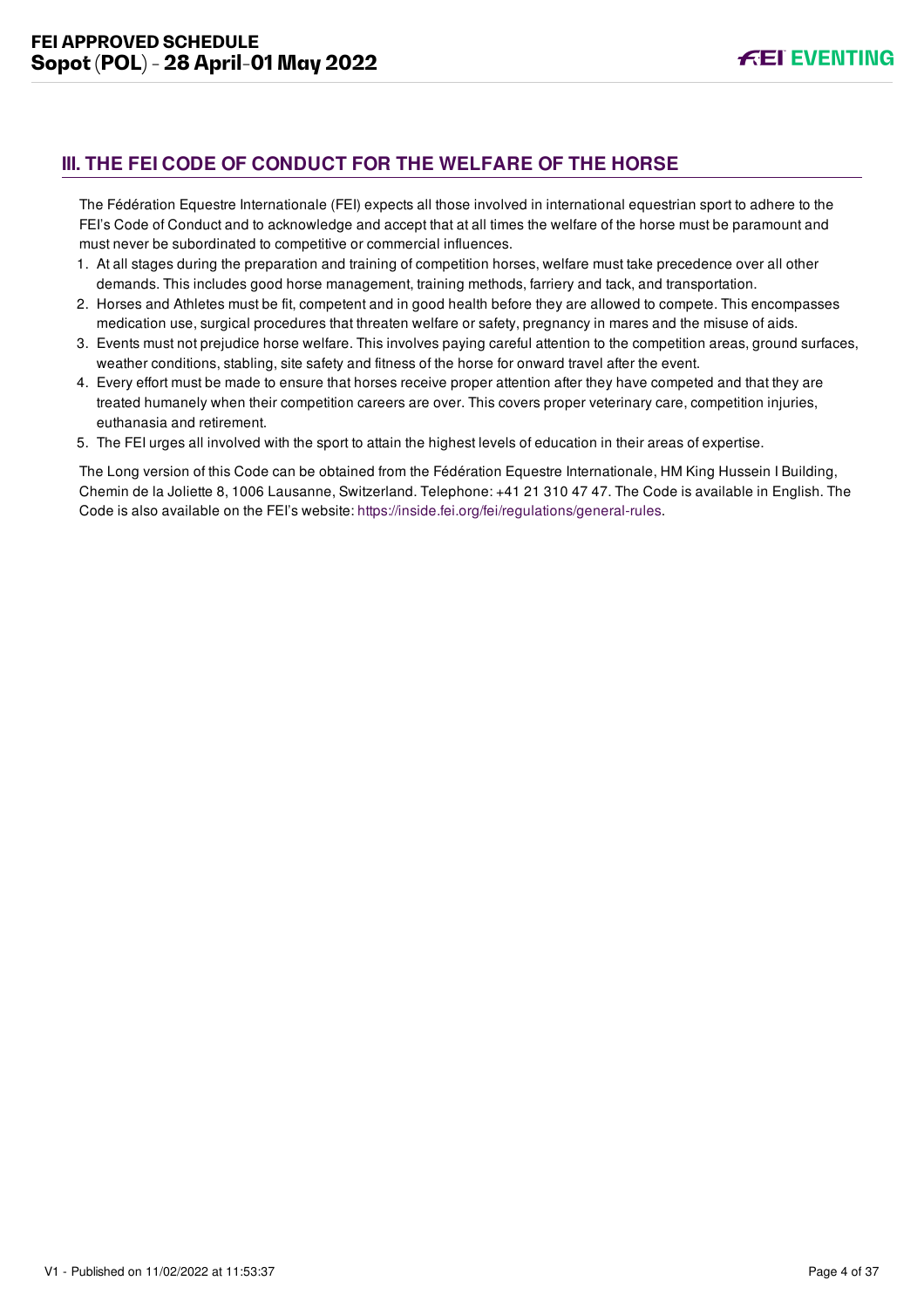# <span id="page-5-0"></span>**IV. GENERAL INFORMATION**

### <span id="page-5-1"></span>**1. ORGANISER**

| Name:    | Hipodrom Sopot Sp- z o.o.    |
|----------|------------------------------|
| Address: | Sopot<br>81-736 Sopot Poland |
| Phone:   | +48585517896                 |
| Fax:     |                              |
| Email:   | zawody@hipodrom.sopot.pl     |
| Website: | www.hipodrom.sopot.pl        |

#### **Showground contact details**

| Venue name: | Sopot  |
|-------------|--------|
| Address:    | Poland |
| Phone:      |        |

**GPS Coordinates:** Lat: 54.42604, Long: 18.57483

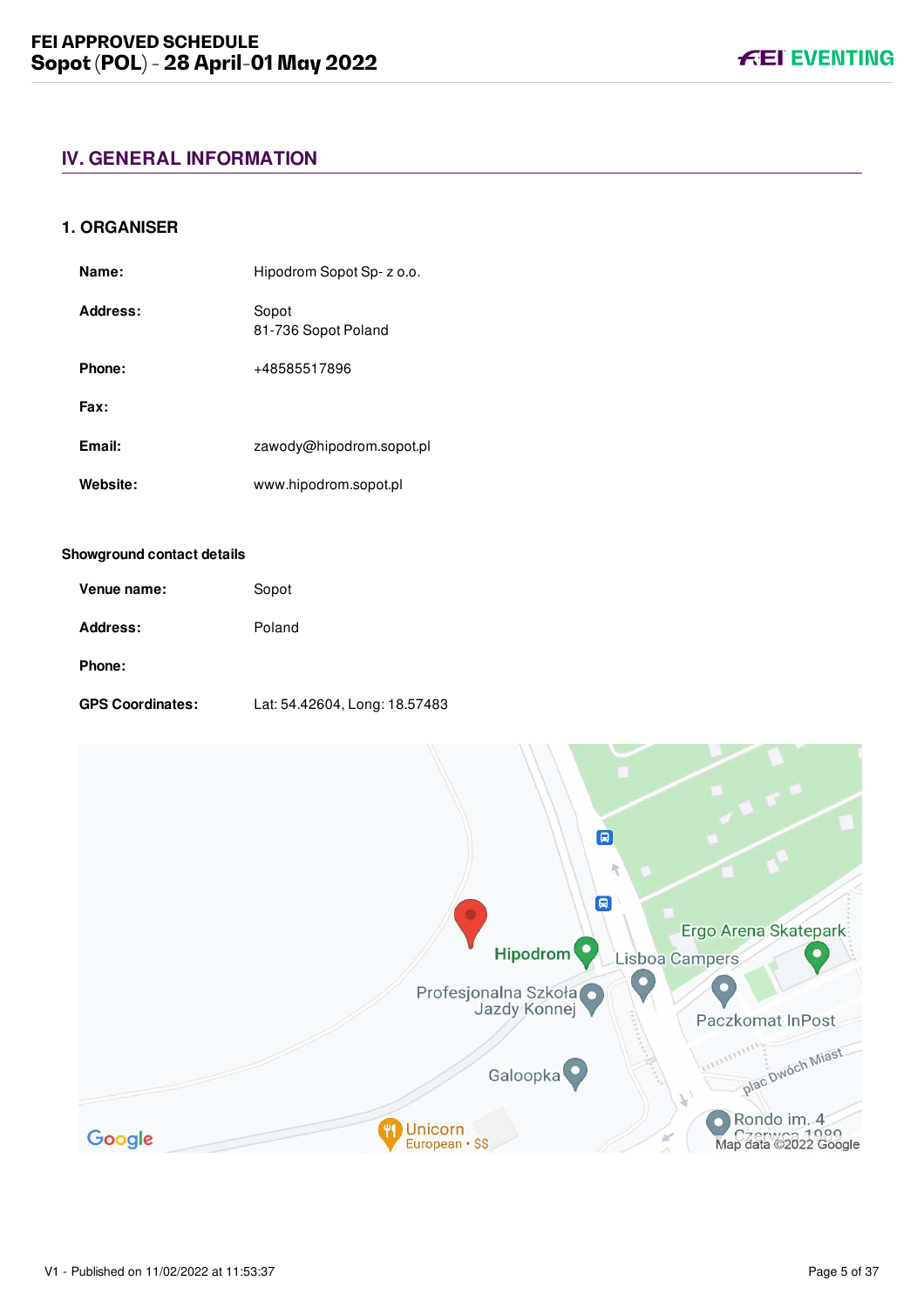# <span id="page-6-0"></span>**2. ORGANISING COMMITTEE**

| <b>President of the Event</b> | Kaja KOCZUROWSKA-WAWRZKIEWICZ |
|-------------------------------|-------------------------------|
| <b>Honorary President</b>     | Jacek KARNOWSKI               |
| <b>Press Officer</b>          | Alicja KOCIK                  |
| <b>Show Secretary</b>         | Anna KNIEJSKA                 |

# <span id="page-6-1"></span>**3. EVENT DIRECTOR(S)**

**Name:** Leszek PAWLAK

# <span id="page-6-2"></span>**4. STABLE MANAGER(S)**

**Name:** Patryk FILIPEK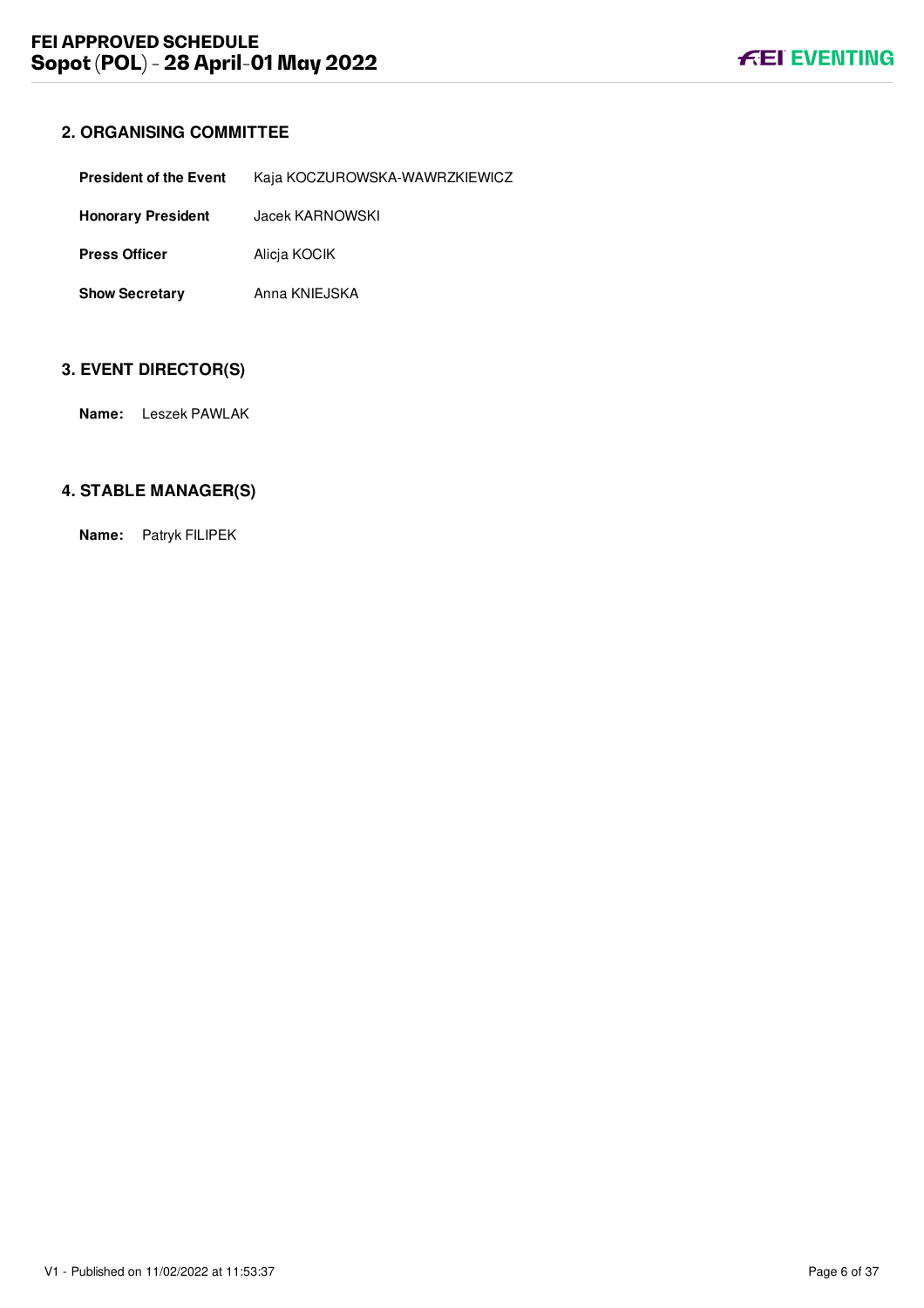# <span id="page-7-0"></span>**V. OFFICIALS**

**Please note that the schedule has been approved under the provision that all appointed Officials have successfully passed the online FEI Competency Evaluation Test.** 

**At least one Permitted Treating Vet must be appointed for every 200 horses at the venue (Veterinary regulations, art. 1007).**

| <b>Assignment</b>            | Name / FEI ID                              | <b>NF</b>  | <b>Function</b> | <b>Events</b> |
|------------------------------|--------------------------------------------|------------|-----------------|---------------|
| 1. Ground Jury               |                                            |            |                 |               |
| CCI4*-S                      |                                            |            |                 |               |
| <b>Ground Jury President</b> | <b>Tomasz MOSSAKOWSKI</b><br>10049773      | POL        | Judge (3)       |               |
| <b>Ground Jury Member</b>    | <b>Peter ECK</b><br>10018289               | <b>BUL</b> | Judge (2)       |               |
| <b>Jumping Judge</b>         | All jury members                           |            |                 |               |
| CCI3*-L                      |                                            |            |                 |               |
| <b>Ground Jury President</b> | <b>Jutta KOIVULA</b><br>10049152           | <b>FIN</b> | Judge (3)       |               |
| <b>Ground Jury Member</b>    | <b>Agata KOMOROWSKA</b><br>10083948        | POL        | Judge (2)       |               |
| <b>Jumping Judge</b>         | All jury members                           |            |                 |               |
| CCI3*-S                      |                                            |            |                 |               |
| <b>Ground Jury President</b> | Agata KOMOROWSKA<br>10083948               | POL        | Judge (2)       |               |
| <b>Ground Jury Member</b>    | Agnieszka<br>MOSSAKOWSKA-KNAST<br>10149370 | <b>POL</b> | Judge (2)       |               |
| <b>Jumping Judge</b>         | All jury members                           |            |                 |               |
| CCI2*-S                      |                                            |            |                 |               |
| <b>Ground Jury President</b> | <b>Malgorzata CHAJECKA</b><br>10149409     | <b>POL</b> | Judge (2)       |               |
| <b>Ground Jury Member</b>    | <b>Jutta KOIVULA</b><br>10049152           | <b>FIN</b> | Judge (3)       |               |
| <b>Jumping Judge</b>         | All jury members                           |            |                 |               |
| 2. Technical Delegate        |                                            |            |                 |               |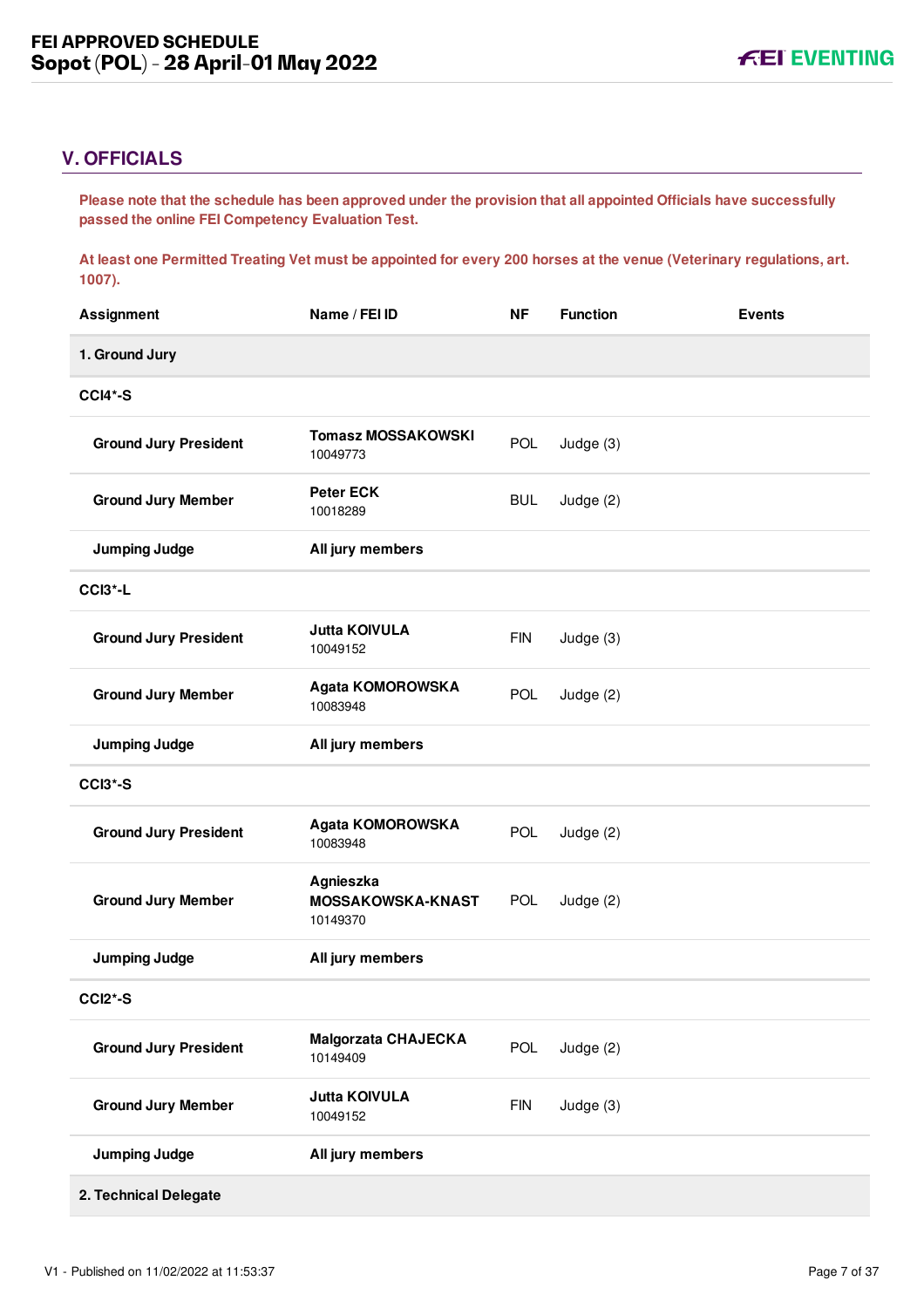# **FEI APPROVED SCHEDULE Sopot (POL) - 28 April-01 May 2022**

# **KEI EVENTING**

| <b>Assignment</b>                                        | Name / FEI ID                                            | ΝF         | <b>Function</b>               | <b>Events</b>                             |
|----------------------------------------------------------|----------------------------------------------------------|------------|-------------------------------|-------------------------------------------|
| <b>Technical Delegate</b>                                | <b>Jean-Michel BERKOVITS</b><br>10051022                 | SUI        | Technical delegate (3)        | $CCI4*-S$                                 |
| <b>Technical Delegate</b>                                | <b>Giovanni MASCI</b><br>10093559                        | <b>ITA</b> | Technical delegate (2)        | CCI3*-L, CCI3*-S,<br>CCI <sub>2</sub> *-S |
| <b>Assistant Technical Delegate</b>                      | <b>Joanna MANDECKA-</b><br><b>TURCZYNSKA</b><br>10045058 | <b>POL</b> | Technical delegate (2)        | <b>All Events</b>                         |
| <b>Assistant Technical Delegate</b>                      | <b>Giovanni MASCI</b><br>10093559                        | <b>ITA</b> | Technical delegate (2)        | $CCI4*-S$                                 |
| 3. Course Designer                                       |                                                          |            |                               |                                           |
| <b>Cross Country Course</b><br><b>Designer</b>           | <b>Lars CHRISTENSSON</b><br>10004750                     | <b>SWE</b> | Course designer (3)           | <b>All Events</b>                         |
| <b>Jumping Course Designer</b>                           | <b>Krzysztof KIERZEK</b><br>10137214                     | <b>POL</b> | Course designer (2)           | <b>All Events</b>                         |
| <b>Cross Country Assistant</b><br><b>Course Designer</b> | <b>Boguslaw JARECKI</b><br>10063234                      | POL        | Course<br>designer (National) | <b>All Events</b>                         |
| 4. Chief Steward                                         |                                                          |            |                               |                                           |
| <b>Chief Steward</b>                                     | <b>Zbigniew SEIBT</b><br>10052984                        | <b>POL</b> | Steward (3)                   | <b>All Events</b>                         |
| <b>Assistant Chief Steward</b>                           | <b>Anna BOSIACKA</b><br>10140023                         | <b>POL</b> | Steward (1)                   | <b>All Events</b>                         |
| <b>5. Assistant Stewards</b>                             |                                                          |            |                               |                                           |
| <b>Assistant Steward</b>                                 | <b>Alina TALIK -</b><br><b>PRZECHRZTA</b><br>10169756    | POL        | Steward (1)                   | <b>All Events</b>                         |
| <b>Assistant Steward</b>                                 | Justyna OLSZAK<br>10119851                               | <b>POL</b> | Steward (2)                   | All Events                                |
| <b>Assistant Steward</b>                                 | <b>Krzysztof DABROWKA</b><br>10170799                    | <b>POL</b> | Steward (National)            | All Events                                |
| <b>Assistant Steward</b>                                 | <b>Malgorzata SZKUDLAREK</b><br>10108473                 | <b>POL</b> | Steward (2)                   | All Events                                |
| 6. FEI Veterinary Delegate                               |                                                          |            |                               |                                           |
| <b>Veterinary Delegate</b>                               | Andrzej BEREZNOWSKI<br>10049455                          | <b>POL</b> | Official Veterinarian (3)     | <b>All Events</b>                         |
| 7. Veterinary Service Manager & Treating Veterinarian    |                                                          |            |                               |                                           |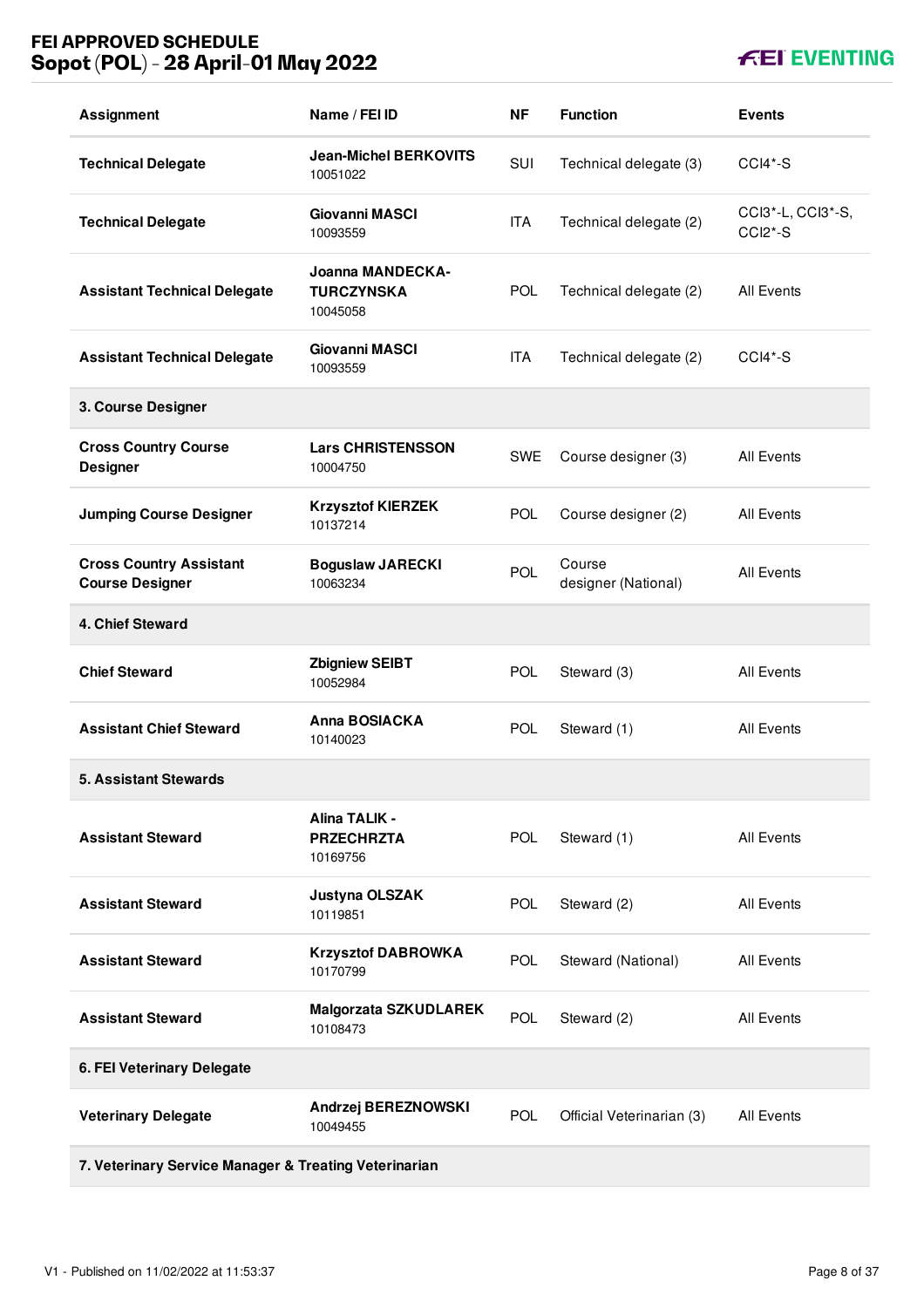# **FEI APPROVED SCHEDULE Sopot (POL) - 28 April-01 May 2022**

# **KEI EVENTING**

| <b>Assignment</b>                           | Name / FEI ID                                              | <b>NF</b>  | <b>Function</b>                        | <b>Events</b>     |
|---------------------------------------------|------------------------------------------------------------|------------|----------------------------------------|-------------------|
| <b>Veterinary Service Manager</b><br>(VSM)  | <b>Zdzislaw PECZYNSKI</b><br>10049905                      | <b>POL</b> | Official Veterinarian (3)              | All Events        |
| <b>Treating Veterinarian</b>                | <b>Zdzislaw PECZYNSKI</b><br>10049905                      | <b>POL</b> | FEI Permitted Treating<br>Veterinarian | <b>All Events</b> |
| 8. Chief Medical Officer & Medical Services |                                                            |            |                                        |                   |
| <b>Chief Medical Officer</b>                | <b>Barbara BURCZYK</b><br>10269011<br>Phone: +48601666398  |            |                                        | <b>All Events</b> |
| <b>Medical Services</b>                     | <b>Nordambulanse</b><br>30000113                           |            | Corporation                            | All Events        |
| 9. Farrier                                  |                                                            |            |                                        |                   |
| <b>Farrier</b>                              | Przemyslaw PASKUDZKI<br>10268495<br>Phone: +48 518 372 964 |            |                                        | <b>All Events</b> |
| <b>Farrier</b>                              | <b>Adam POTRYKUS</b><br>10247461<br>Phone: +48 695 516 342 |            |                                        | <b>All Events</b> |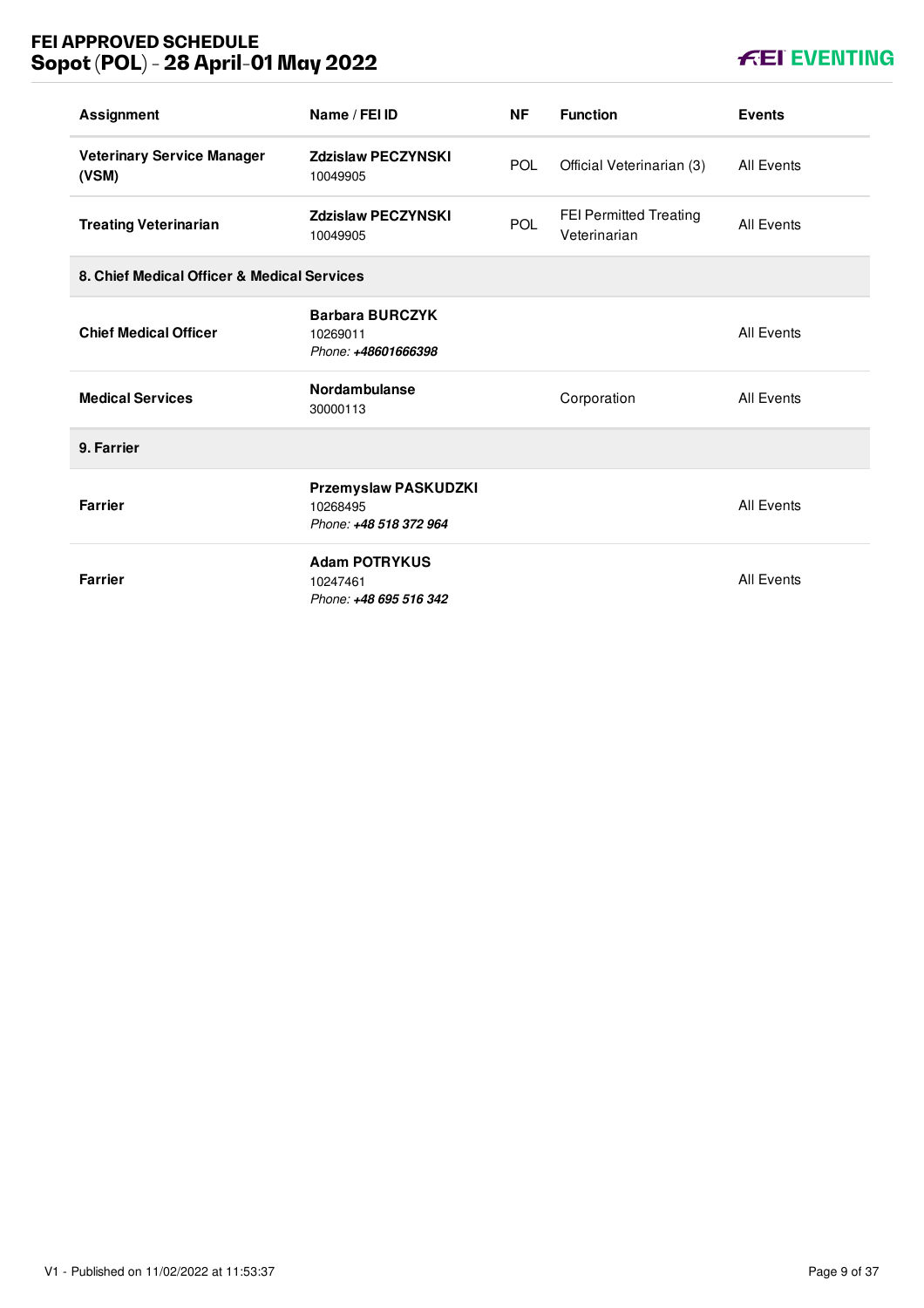# <span id="page-10-0"></span>**VI. INVITATIONS**

#### <span id="page-10-1"></span>**1. GENERAL**

| <b>Invited NFs</b>                               | Unlimited                                                                                                                                                                                                                                     |
|--------------------------------------------------|-----------------------------------------------------------------------------------------------------------------------------------------------------------------------------------------------------------------------------------------------|
| Number of athletes from the host<br>nation       | Unlimited                                                                                                                                                                                                                                     |
| Number of athletes per NF                        | Unlimited                                                                                                                                                                                                                                     |
| Maximum number of horses per<br>athlete          | Unlimited                                                                                                                                                                                                                                     |
| Ballot procedure in case of<br>excessive entries | The number of starters will be limited to max 200 in all competitions. After 200<br>places are filled, the remaining entries will be placed on a waiting listened will be<br>admitted only if there are any withdrawals from the initial 200. |

Athletes are invited by the Organiser through their National Federation. One (1) groom per athlete.

## <span id="page-10-2"></span>**2. ENTRY RIGHTS TO SHOWGROUNDS / ACCREDITED PERSONS**

Entry right to the stable area according to FEI Veterinary Regulations Articles 1008-1009

#### **NUMBER OF ACCREDITED PERSONS**

| <b>Athlete</b> | 2                                               |
|----------------|-------------------------------------------------|
| <b>Partner</b> |                                                 |
| Groom          |                                                 |
| Horse owner    | 2 accreditations per horse acc. to FEI Passport |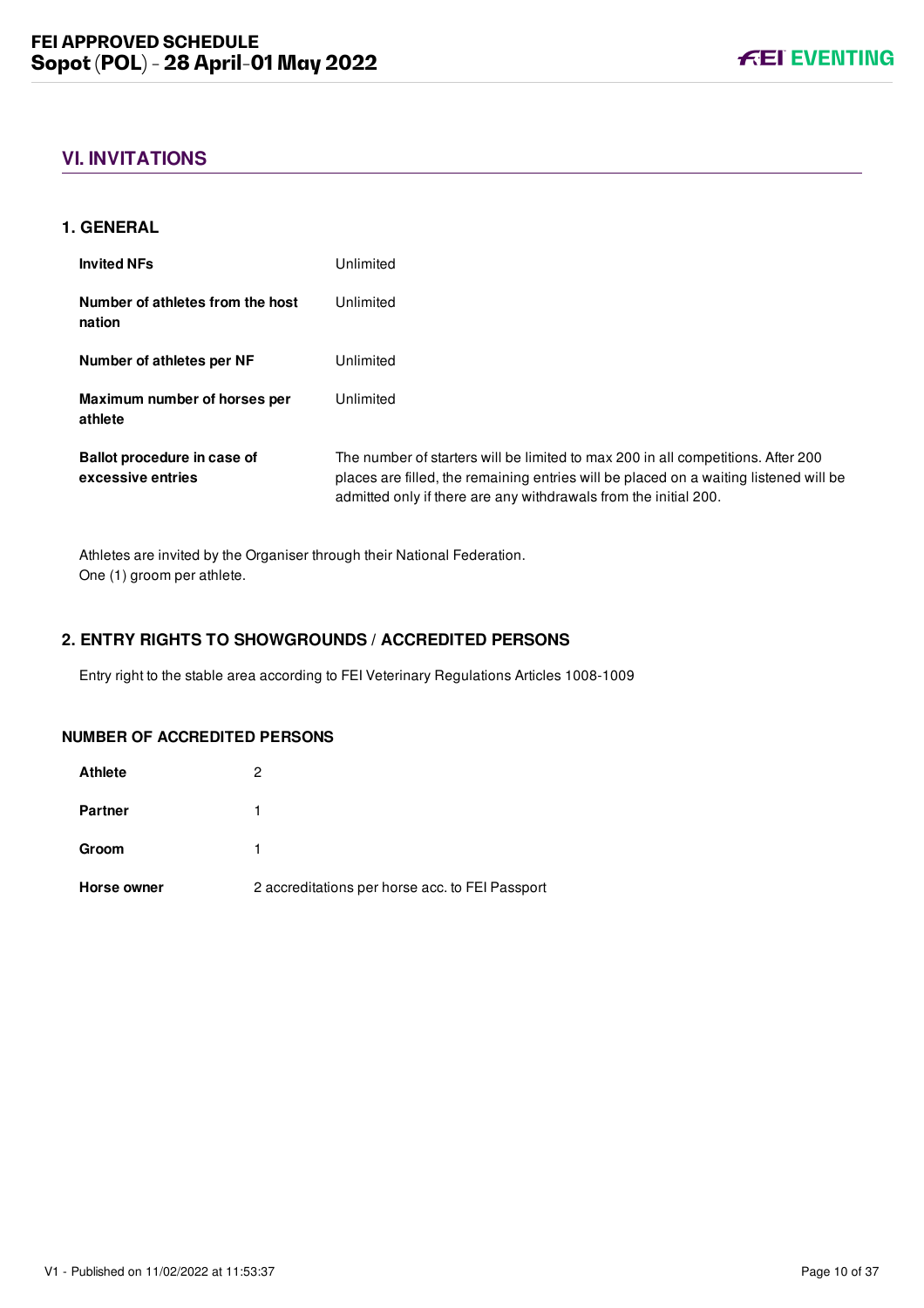# <span id="page-11-0"></span>**VII. ENTRIES**

## **IMPORTANT**

- Entries must be made through the FEI Entry System for all categories of this Event ([https://entry.fei.org\)](https://entry.fei.org);
- Additional documentation can be found at: <https://inside.fei.org/fei/your-role/it-services/fei-entry-system>
- All Athletes and Horses participating in any International Competition must be registered with the FEI;
- Athletes and/or Horses present at the Event without having been entered through the FEI's Online Entry System will automatically be disqualified unless compelling circumstances warrant otherwise.

# <span id="page-11-1"></span>**1. ENTRY DATES AND ENTRY FEES**

Entries have to be in accordance with Art. 509 of the FEI Eventing Rules, 25th edition, effective 1st January 2020, updates effective 1st January 2022.

**Deadlines for entries**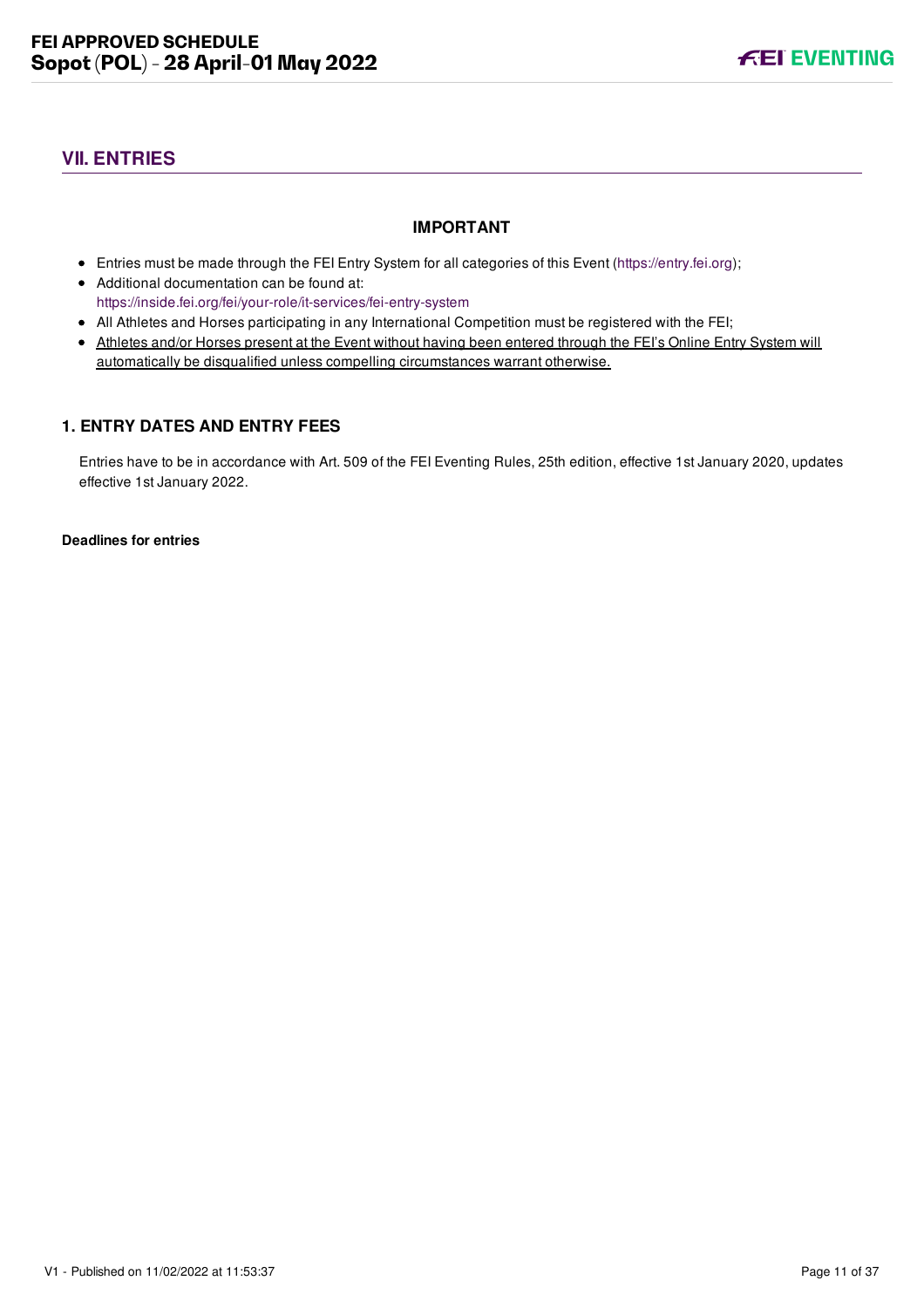**Closing date for definite entries:**

Please be aware, that national classes will be run as well:

**CNC-90**

#### **CNC-100**

#### **CNC-1\***

Entries by: livejumping.com

**CCI3\*-L** 14/04/2022

**CCI4\*-S** 14/04/2022

Please be aware, that national classes will be run as well:

#### **CNC-90**

#### **CNC-100**

#### **CNC-1\***

Entries by: livejumping.com

**CCI3\*-S** 14/04/2022

Please be aware, that national classes will be run as well:

**CNC-90**

#### **CNC-100**

#### **CNC-1\***

Entries by: livejumping.com

**CCI2\*-S** 14/04/2022

Please be aware, that national classes will be run as well:

#### **CNC-90**

#### **CNC-100**

#### **CNC-1\***

Entries by: livejumping.com

| Last date for  | $CCI4*-S 25/04/2022$ |
|----------------|----------------------|
| substitutions: | CCI3*-L 25/04/2022   |
|                | $CCI3*-S$ 25/04/2022 |
|                | CCI2*-S $25/04/2022$ |

## **Fees for horses**

| Entry fee per horse              |                        |
|----------------------------------|------------------------|
| CCI4*-S                          | 300 EUR incl. VAT (8%) |
| $CCI3 - L$                       | 260 EUR incl. VAT (8%) |
| CCI3 <sup>*</sup> -S             | 260 EUR incl. VAT (8%) |
| CCI <sub>2</sub> <sup>*</sup> -S | 250 EUR incl. VAT (8%) |

**FEI EVENTING**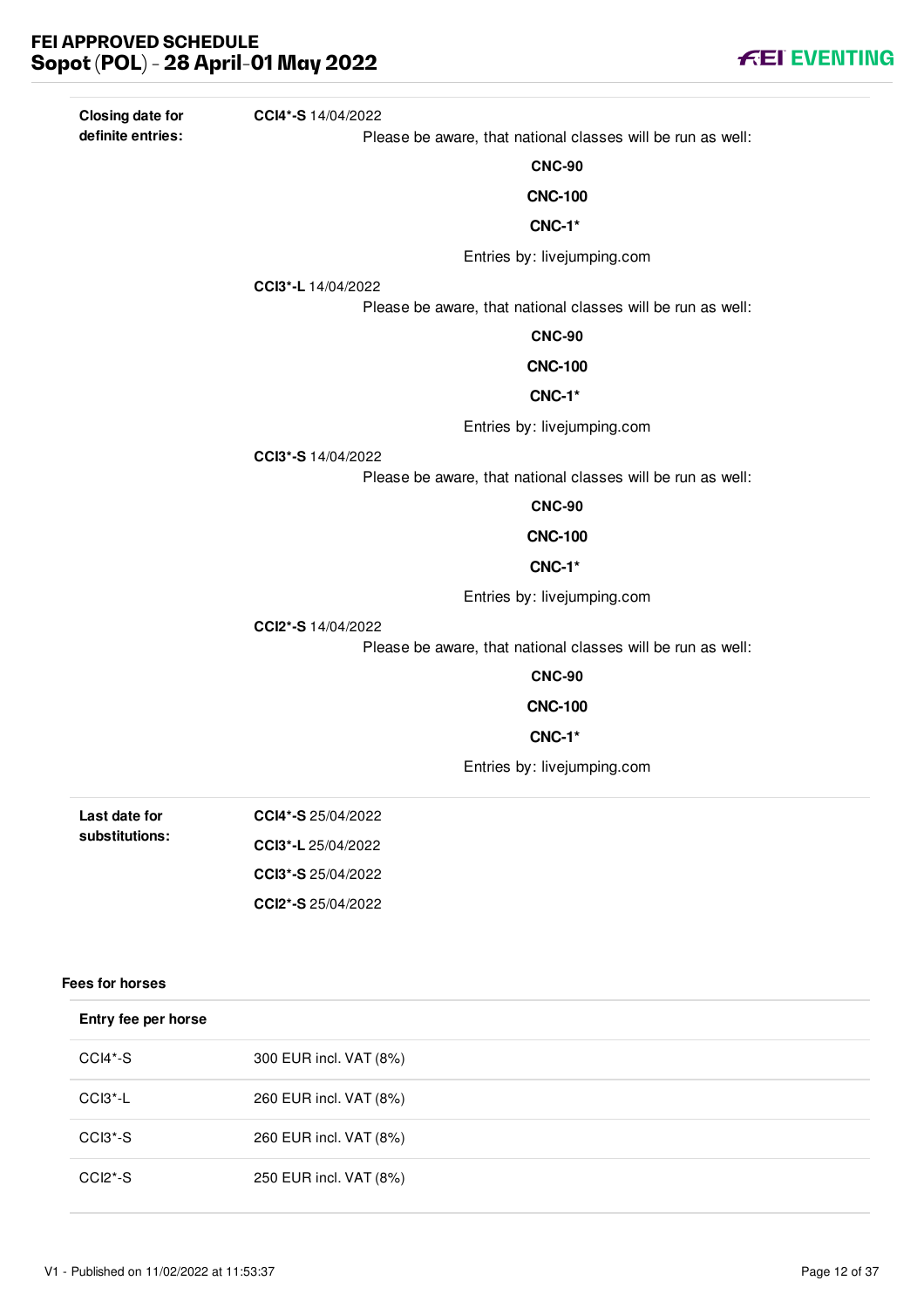

#### **EADCMP Fee**

Lower Level Events (CIMs) CHF 18 per horse per event (For definition of CIMs see Appendix E of the FEI General Regulations) Higher Level Events CHF 25 per horse per event (All other events not defined as CIMs)

| $CCI4*-S$              | 24 EUR (25 CHF not included in entry fee)<br>CHF 25 per horse per event                                                                                                                                                                             |
|------------------------|-----------------------------------------------------------------------------------------------------------------------------------------------------------------------------------------------------------------------------------------------------|
| CCI3*-L                | 17 EUR (18 CHF not included in entry fee)<br>CHF 18 per horse per event                                                                                                                                                                             |
| CCI3*-S                | 17 EUR (18 CHF not included in entry fee)<br>CHF 18 per horse per event                                                                                                                                                                             |
| $CCI2*-S$              | 17 EUR (18 CHF not included in entry fee)<br>CHF 18 per horse per event                                                                                                                                                                             |
| Stabling fee per horse |                                                                                                                                                                                                                                                     |
| $CCI4*-S$              | 120 EUR incl. VAT (8%)<br>For one week of the tour:                                                                                                                                                                                                 |
|                        | "NEW STABLES" (only 25 boxes, assigned by OC upon request) - 150 EUR (extra day 50 EUR)<br>"PERMANENT OLD STABLES" - 120 EUR (extra day 35 EUR)<br>if needed "TENT STABLES" - 100 EUR (extra day 25 EUR)<br>Stabling must be paid before 21.04.2022 |
|                        | For both weeks of the tour:                                                                                                                                                                                                                         |
|                        | <b>ISPECIAL PRICES!</b>                                                                                                                                                                                                                             |
|                        | "NEW STABLES" (only 25 boxes, assigned by OC upon request) - 225 EUR (extra day 50 EUR)<br>"PERMANENT OLD STABLES" - 180 EUR (extra day 35 EUR)<br>if needed "TENT STABLES" - 150 EUR (extra day 25 EUR)<br>Stabling must be paid before 21.04.2022 |
|                        | For current Olympic (Tokyo 2020) medalist - stabling free                                                                                                                                                                                           |
| CCI3*-L                | 120 EUR incl. VAT (8%)<br>For one week of the tour:                                                                                                                                                                                                 |
|                        | "NEW STABLES" (only 25 boxes, assigned by OC upon request) - 150 EUR (extra day 50 EUR)<br>"PERMANENT OLD STABLES" - 120 EUR (extra day 35 EUR)<br>if needed "TENT STABLES" - 100 EUR (extra day 25 EUR)<br>Stabling must be paid before 21.04.2022 |
|                        | For both weeks of the tour:                                                                                                                                                                                                                         |
|                        | <b>ISPECIAL PRICES!</b>                                                                                                                                                                                                                             |
|                        | "NEW STABLES" (only 25 boxes, assigned by OC upon request) - 225 EUR (extra day 50 EUR)<br>"PERMANENT OLD STABLES" - 180 EUR (extra day 35 EUR)<br>if needed "TENT STABLES" - 150 EUR (extra day 25 EUR)<br>Stabling must be paid before 21.04.2022 |
|                        | For current Olympic (Tokyo 2020) medalist - stabling free                                                                                                                                                                                           |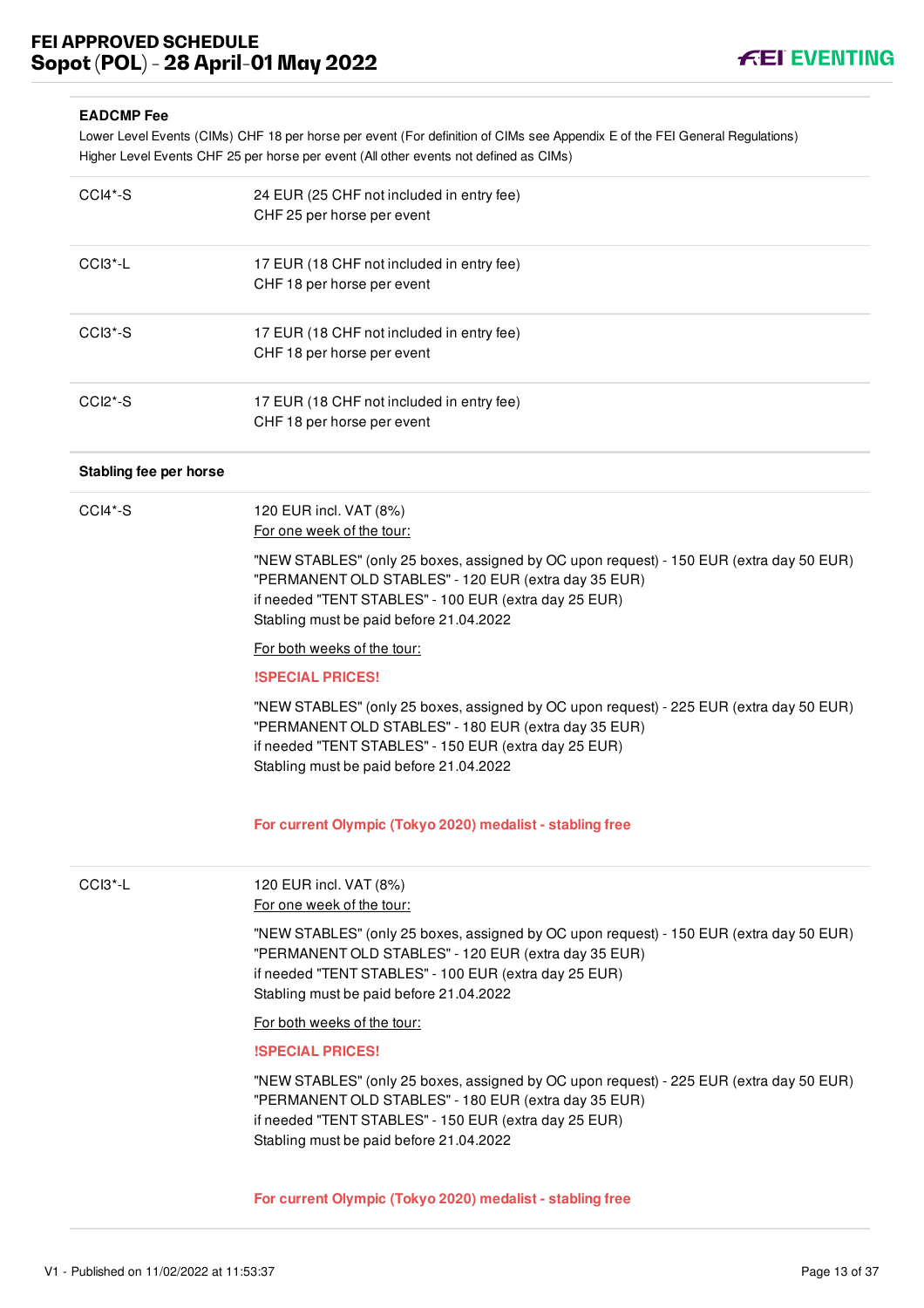

| CCI3*-S              | 120 EUR incl. VAT (8%)<br>For one week of the tour:                                                                                                                                                                                                 |
|----------------------|-----------------------------------------------------------------------------------------------------------------------------------------------------------------------------------------------------------------------------------------------------|
|                      | "NEW STABLES" (only 25 boxes, assigned by OC upon request) - 150 EUR (extra day 50 EUR)<br>"PERMANENT OLD STABLES" - 120 EUR (extra day 35 EUR)<br>if needed "TENT STABLES" - 100 EUR (extra day 25 EUR)<br>Stabling must be paid before 21.04.2022 |
|                      | For both weeks of the tour:                                                                                                                                                                                                                         |
|                      | <b>ISPECIAL PRICES!</b>                                                                                                                                                                                                                             |
|                      | "NEW STABLES" (only 25 boxes, assigned by OC upon request) - 225 EUR (extra day 50 EUR)<br>"PERMANENT OLD STABLES" - 180 EUR (extra day 35 EUR)<br>if needed "TENT STABLES" - 150 EUR (extra day 25 EUR)<br>Stabling must be paid before 21.04.2022 |
|                      | For current Olympic (Tokyo 2020) medalist - stabling free                                                                                                                                                                                           |
| CCI <sub>2</sub> *-S | 110 EUR incl. VAT (8%)<br>For one week of the tour:                                                                                                                                                                                                 |
|                      | "NEW STABLES" (only 25 boxes, assigned by OC upon request) - 150 EUR (extra day 50 EUR)<br>"PERMANENT OLD STABLES" - 120 EUR (extra day 35 EUR)<br>if needed "TENT STABLES" - 100 EUR (extra day 25 EUR)<br>Stabling must be paid before 21.04.2022 |
|                      | For both weeks of the tour:                                                                                                                                                                                                                         |
|                      | <b>SPECIAL PRICES!</b>                                                                                                                                                                                                                              |
|                      | "NEW STABLES" (only 25 boxes, assigned by OC upon request) - 225 EUR (extra day 50 EUR)<br>"PERMANENT OLD STABLES" - 180 EUR (extra day 35 EUR)<br>if needed "TENT STABLES" - 150 EUR (extra day 25 EUR)<br>Stabling must be paid before 21.04.2022 |
|                      |                                                                                                                                                                                                                                                     |

| Total fee per horse  |                   |  |
|----------------------|-------------------|--|
| CCI4*-S              | 444 EUR incl. VAT |  |
| CCI3 <sup>*</sup> -L | 397 EUR incl. VAT |  |
| CCI3 <sup>*</sup> -S | 397 EUR incl. VAT |  |
| $CCI2*-S$            | 377 EUR incl. VAT |  |

# <span id="page-14-0"></span>**2. DETAILS ENTRY PROCEDURE FEE / PAYMENT**

Hipodrom Sopot sp. z o.o., Polna 1, 81-745 Sopot, Poland

# For PLN payments:

PKO Bank Polski S.A.O/POB PLN 73 1440 1101 0000 0000 1146 9353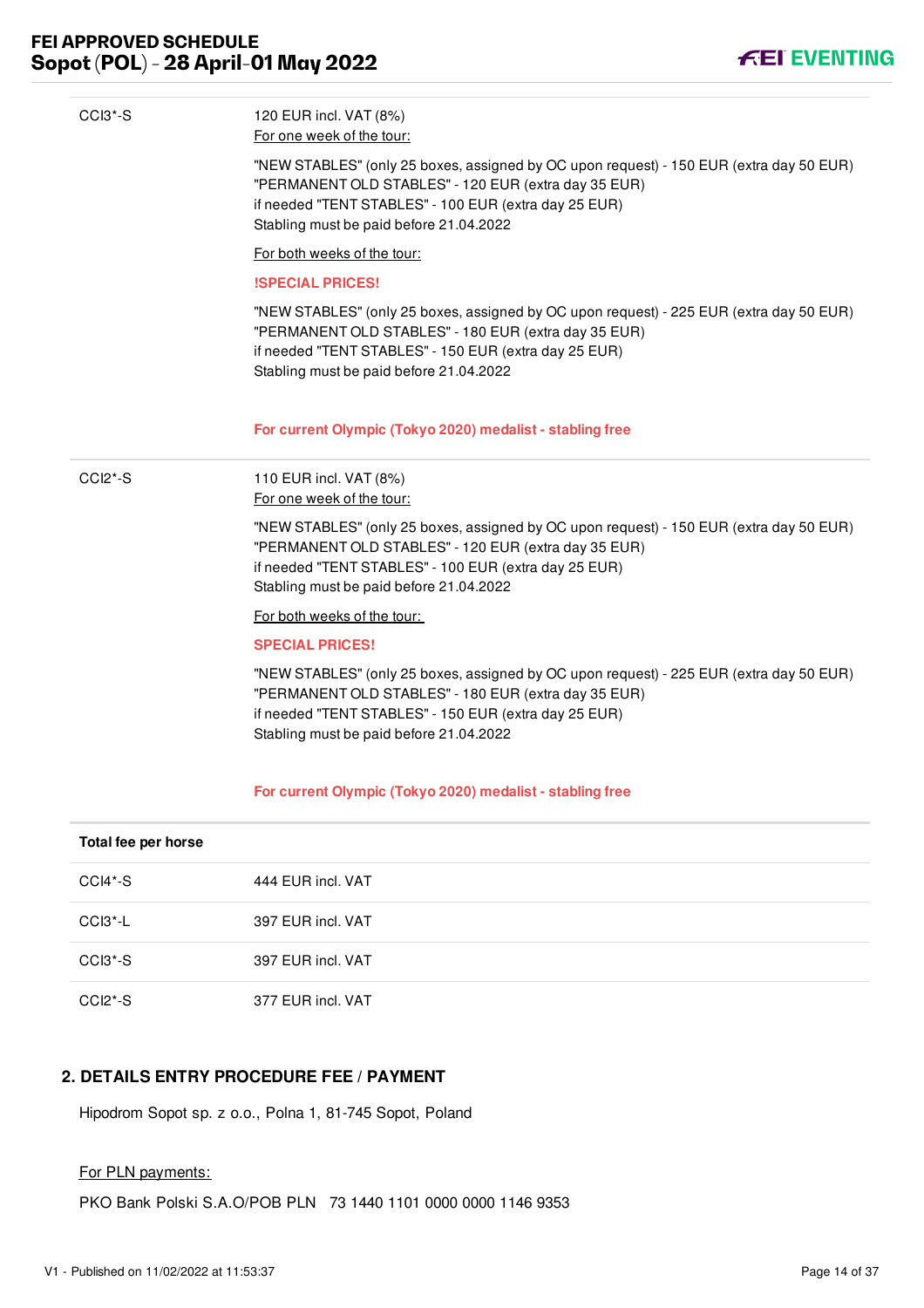#### For EUR payments:

PKO Bank Polski S.A. O/POB SWIFT CODE (BIC) BPKOPLPW

PL 54 1440 1101 0000 0000 1268 9567 (BIC) BPKOPLPW

All bank transfer costs must be compensated to the amounts stated in the Schedule. The difference has to be paid upon arrival. This amount will not be refunded.

**Stabling must be paid till 14.04 and must be accompanied to the definite entries, otherwise no stabling will be provided.** 

All payment can be done either in EUR or PLN equivalent. Any costs difference must be reimbursed at the rate of exchange stated 27.04. (Bank NBP)

#### **Every rider should pay for the stabling in advance.**

For the first bedding organizer provides straw, **shaving must be ordered in advance and paid additionalny.**

After the decision which box horse will be stabled the difference will be charged upon arrival.

#### **INVOICES:**

Person who want to receive an invoice for the company are asked to write a tax identification number in the tittle of the transfer and send information to the email address: ksiegowosc@hipodrom.sopot.pl

#### <span id="page-15-0"></span>**3. OTHER FEES**

All other fees must be listed hereunder with the details of the amounts to be charged and approved by the FEI. Only fees approved by the FEI and listed in the approved Schedule can be charged by the OC.

| Electricity for boxes<br>(upon request) | 50 EUR per box<br>only upon request                                                                                          |
|-----------------------------------------|------------------------------------------------------------------------------------------------------------------------------|
| Manure disposal                         | Included in entry fee                                                                                                        |
| Hay                                     | 8 EUR per bale incl. VAT (8%)                                                                                                |
| Straw                                   | 6 EUR per bale incl. VAT (8%)                                                                                                |
| Shavings                                | 20 EUR per bale incl. VAT (8%)                                                                                               |
| Sanitary facilities                     | Free of charge                                                                                                               |
| Lorry / Caravan area                    |                                                                                                                              |
| Parking price                           | Free of charge                                                                                                               |
| Power supply                            | Provided by the OC at the following cost:<br>100 EUR per lorry/caravan incl. VAT (8%)<br>For both weeks of the tour: 150 EUR |
| Water supply                            | Free of charge                                                                                                               |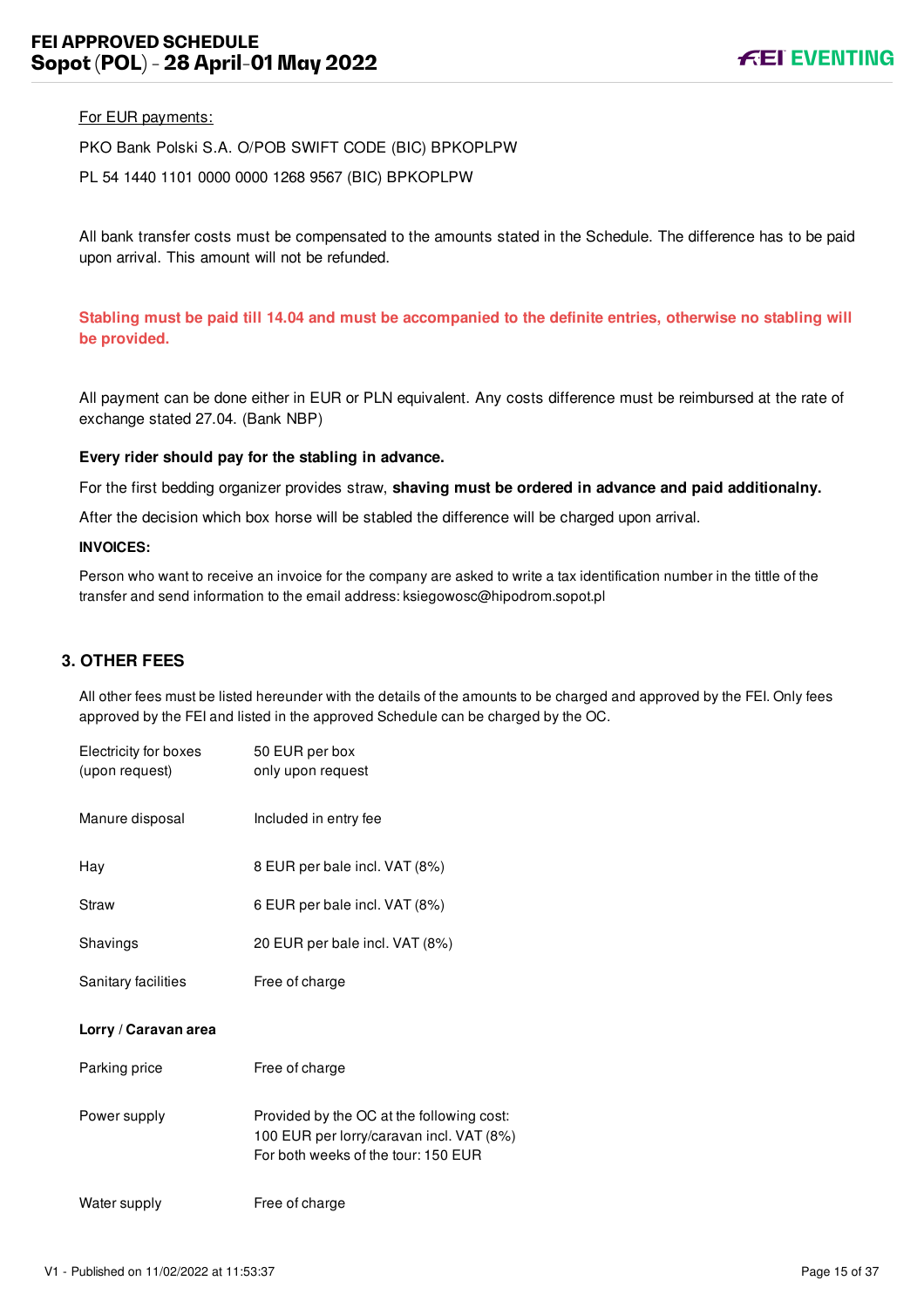#### **Specific fees**

Health papers 25 EUR per horse incl. VAT (8%) ONLY UPON REQUEST IN ADVANCE!

All aforementioned amounts include VAT, if applicable

VAT number of the Organiser: PL 585 10 01 93

## <span id="page-16-0"></span>**4. NO-SHOWS AND LATE WITHDRAWALS**

In the case of withdrawals after the date of definite entries or no-shows the athlete or the respective NF will be held liable to reimburse the OC for the actual financial loss incurred by the OC (i.e. stabling and hotel expenses) as a result of the late withdrawal or no-show.

| <b>Amount charged</b>   | 120 EUR                                                                                                                                  |
|-------------------------|------------------------------------------------------------------------------------------------------------------------------------------|
| <b>Refund procedure</b> | Withdrawal before the date of definite entries - OC refund all fees                                                                      |
|                         | Withdrawal after the date of definite entries and before 25.04 - Athletes or respective NF has<br>to pay the amount of 120 EUR per horse |
|                         | Withdrawal after the date of 25.04 or no-shows - Athletes or respective NF has to pay total<br>entry fee per horse                       |

## <span id="page-16-1"></span>**5. QUALIFICATIONS**

Entries have to be in accordance with Art. 520 and 521 of the FEI Eventing Rules, 25th edition, effective 1st January 2020, updates effective 1st January 2022.

The eligibility to compete will be determined by a combination of the following:

- The level of the Athlete category (National, D, C, B, A) (Art.519)
- The achievement of a number of Minimum Eligibility Requirements according to the eligibility matrix of requirements (Art. 520)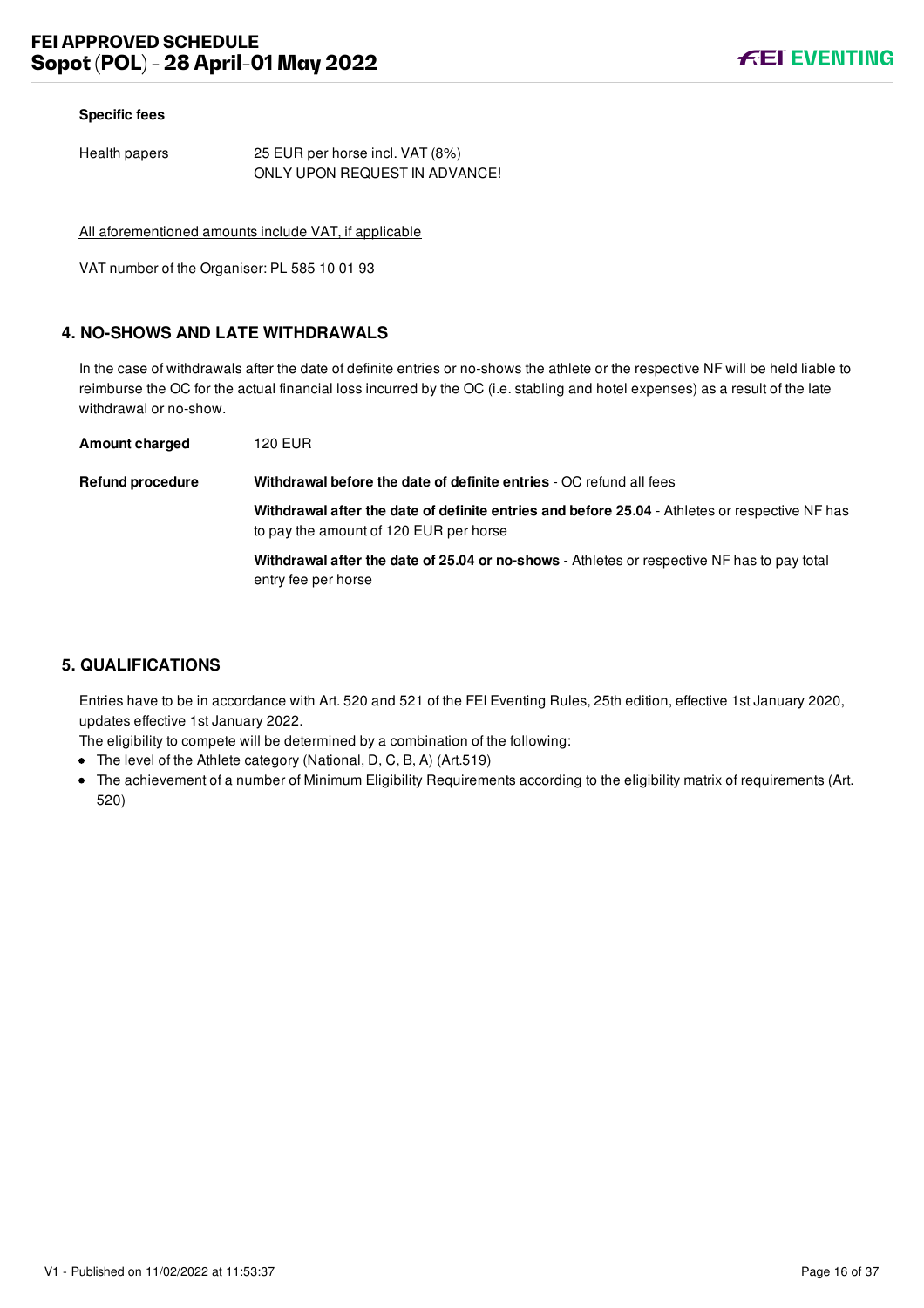# <span id="page-17-0"></span>**VIII. TIMETABLE**

| $CCI4*-S$                                                                                                                    | Day       | <b>Date</b> | <b>Time</b> |
|------------------------------------------------------------------------------------------------------------------------------|-----------|-------------|-------------|
| Vet examination on arrival                                                                                                   | Wednesday | 27/04/2022  | 09:00       |
| <b>Opening of stables</b><br>Arrivals only between 9 a.m. - 9 p.m! Other time only upon request and after acceptation of VD! | Wednesday | 27/04/2022  | 09:00       |
| <b>Official course inspection</b>                                                                                            | Thursday  | 28/04/2022  | 12:00       |
| <b>Dressage Test - 1st Day</b>                                                                                               | Thursday  | 28/04/2022  | 16:00       |
| <b>XC course walk for riders</b>                                                                                             | Thursday  | 28/04/2022  | 16:00       |
| <b>Welcome briefing</b><br>Orange hall (big indoor) - entresols                                                              | Thursday  | 28/04/2022  | 20:00       |
| <b>Dressage Test - 2nd Day</b>                                                                                               | Friday    | 29/04/2022  | 16:00       |
| <b>Briefing before XC test</b><br>Orange hall (big indoor) - entresol                                                        | Friday    | 29/04/2022  | 19:00       |
| <b>Jumping Test</b>                                                                                                          | Saturday  | 30/04/2022  | 12:00       |
| <b>Cross-Country Test</b>                                                                                                    | Sunday    | 01/05/2022  | 12:00       |
| Prize-giving<br>Main arena                                                                                                   | Sunday    | 01/05/2022  | 12:00       |

| CCI <sub>3</sub> <sup>*</sup> -L                                                                                                | Day       | <b>Date</b> | <b>Time</b> |
|---------------------------------------------------------------------------------------------------------------------------------|-----------|-------------|-------------|
| Vet examination on arrival                                                                                                      | Wednesday | 27/04/2022  | 09:00       |
| <b>Opening of stables</b><br>Arrivals only between 9 a.m. - 9 p.m! Other time only upon request and after<br>acceptation of VD! | Wednesday | 27/04/2022  | 09:00       |
| Official course inspection                                                                                                      | Thursday  | 28/04/2022  | 13:30       |
| XC opening for riders                                                                                                           | Thursday  | 28/04/2022  | 16:00       |
| 1st horse inspection                                                                                                            | Thursday  | 28/04/2022  | 19:00       |
| <b>Welcome briefing</b><br>Orange hall (big indoor) - entresol                                                                  | Thursday  | 28/04/2022  | 20:00       |
| <b>Dressage Test</b>                                                                                                            | Friday    | 29/04/2022  | 10:00       |
| <b>Briefing before XC test</b><br>Orange hall (big indoor) - entresol                                                           | Friday    | 29/04/2022  | 19:00       |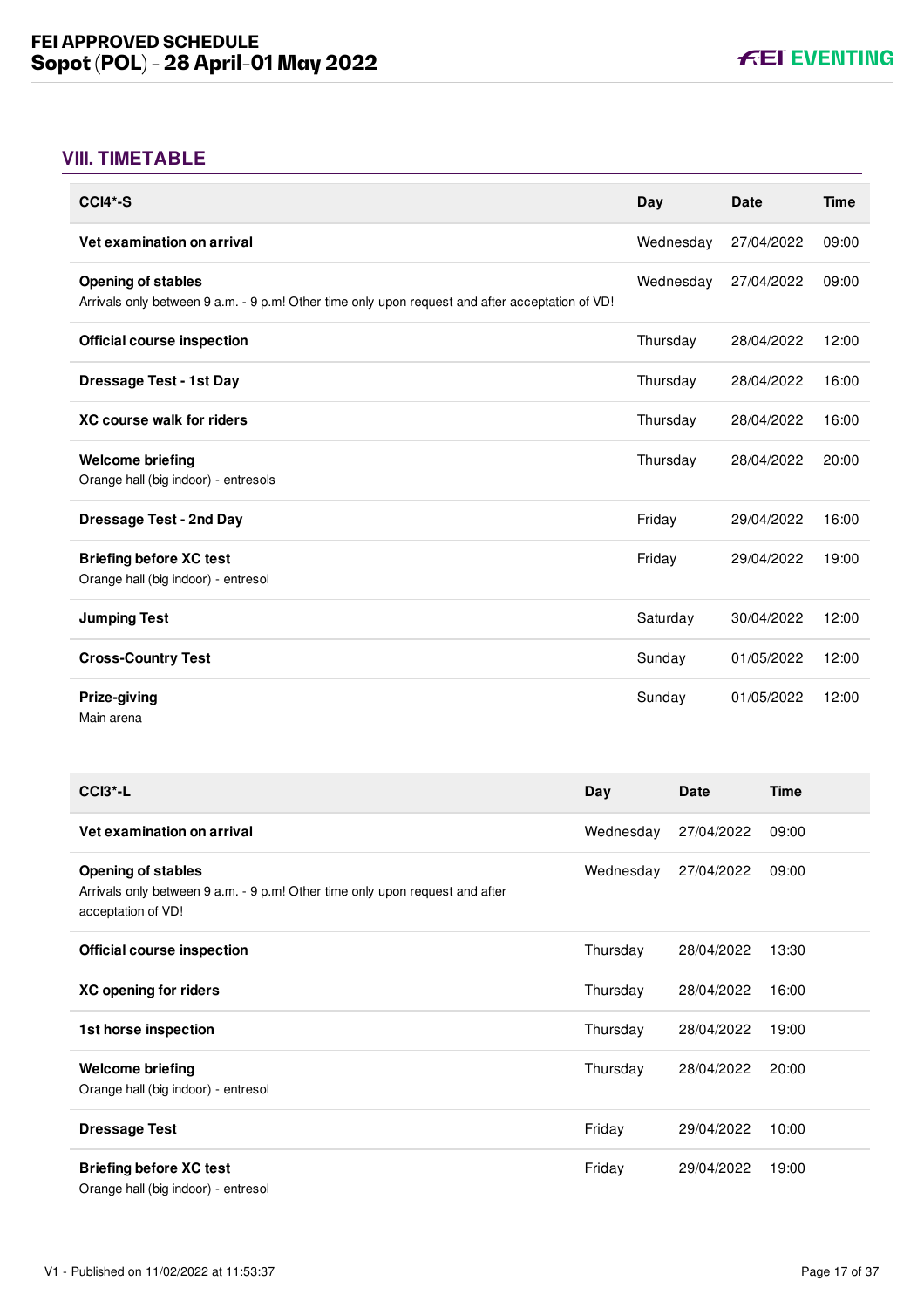# **FEI APPROVED SCHEDULE Sopot (POL) - 28 April-01 May 2022**

# **KEI EVENTING**

| <b>Cross-Country Test</b> | Saturday | 30/04/2022 | 16:00                 |
|---------------------------|----------|------------|-----------------------|
| 2nd horse inspection      | Sunday   | 01/05/2022 | 08:00                 |
| <b>Jumping Test</b>       | Sunday   | 01/05/2022 | 09:00                 |
| Prize-giving              | Sunday   | 01/05/2022 | After Jumping<br>Test |

| $CCI3*-S$                                                                                                                       | Day       | <b>Date</b> | <b>Time</b>                                  |
|---------------------------------------------------------------------------------------------------------------------------------|-----------|-------------|----------------------------------------------|
| Vet examination on arrival                                                                                                      | Wednesday | 27/04/2022  | 09:00                                        |
| <b>Opening of stables</b><br>Arrivals only between 9 a.m. - 9 p.m! Other time only upon request and after<br>acceptation of VD! | Wednesday | 27/04/2022  | 09:00                                        |
| <b>Official course inspection</b>                                                                                               | Thursday  | 28/04/2022  | 13:30                                        |
| <b>Dressage Test - 1st Day</b>                                                                                                  | Thursday  | 28/04/2022  | 15:30                                        |
| <b>XC opening for riders</b>                                                                                                    | Thursday  | 28/04/2022  | 16:00                                        |
| <b>Welcome briefing</b><br>Orange hall (big indoor) - entresol                                                                  | Thursday  | 28/04/2022  | 20:00                                        |
| <b>Dressage Test - 2nd Day</b>                                                                                                  | Friday    | 29/04/2022  | 08:30                                        |
| <b>Briefing before XC test</b><br>Orange hall (big indoor) - entresol                                                           | Friday    | 29/04/2022  | 19:00                                        |
| <b>Jumping Test</b>                                                                                                             | Saturday  | 30/04/2022  | 10:00                                        |
| <b>Cross-Country Test</b>                                                                                                       | Sunday    | 01/05/2022  | 10:00                                        |
| Prize-giving<br>Main arena                                                                                                      | Sunday    | 01/05/2022  | <b>After Cross-Country</b><br>Test (CCI4*-S) |

| $CCI2*-S$                                                                                                                       | Day       | <b>Date</b> | Time  |
|---------------------------------------------------------------------------------------------------------------------------------|-----------|-------------|-------|
| Vet examination on arrival                                                                                                      | Wednesday | 27/04/2022  | 09:00 |
| <b>Opening of stables</b><br>Arrivals only between 9 a.m. - 9 p.m! Other time only upon request and after<br>acceptation of VD! | Wednesday | 27/04/2022  | 09:00 |
| <b>Official course inspection</b>                                                                                               | Thursday  | 28/04/2022  | 12:00 |
| Dressage Test - 1st Day                                                                                                         | Thursday  | 28/04/2022  | 15:30 |
| XC opening for riders                                                                                                           | Thursday  | 28/04/2022  | 16:00 |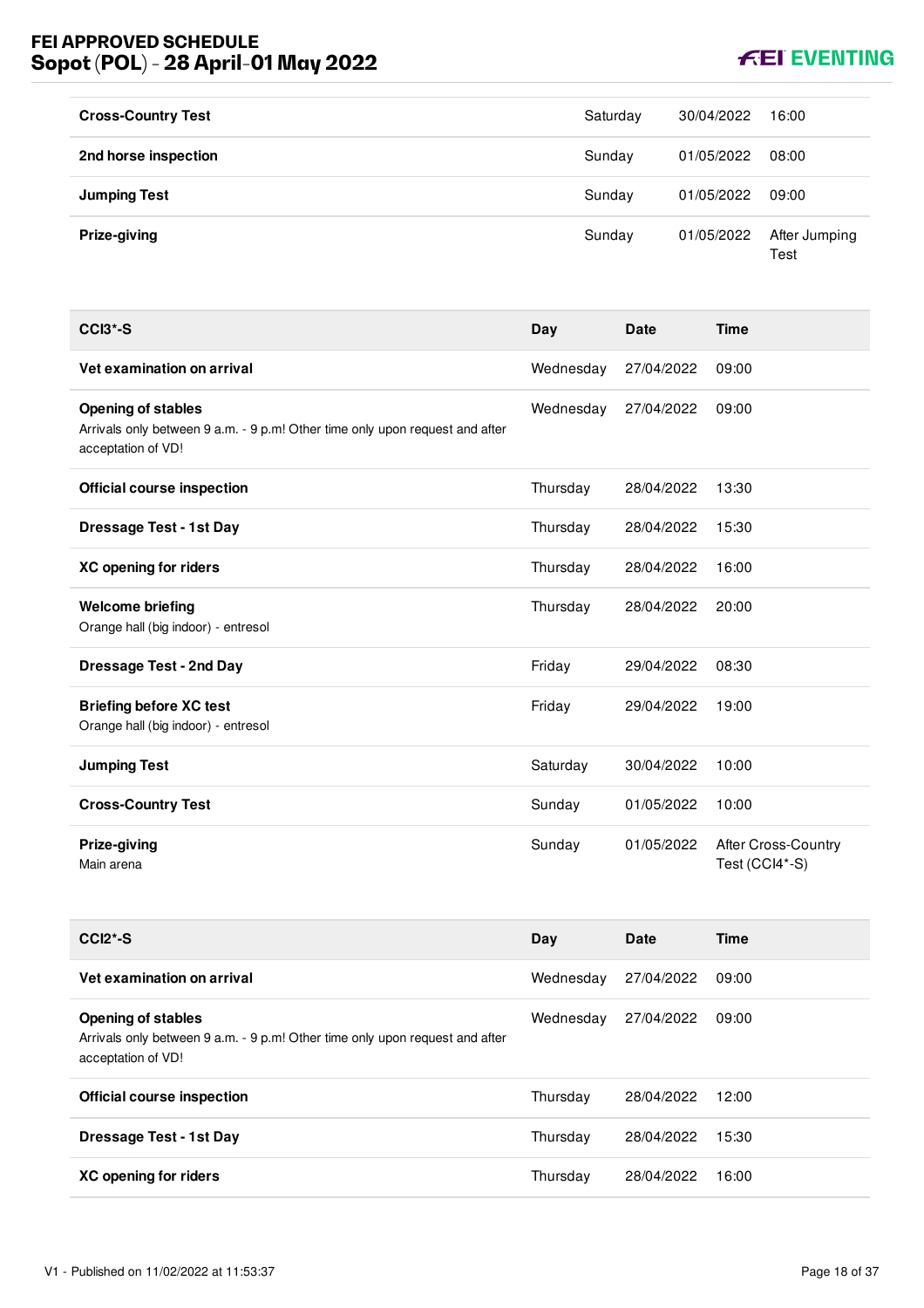# **FEI APPROVED SCHEDULE Sopot (POL) - 28 April-01 May 2022**

# **KEI EVENTING**

| <b>Welcome briefing</b><br>Orange hall (big indoor) - entresol        | Thursday | 28/04/2022 | 20:00                                        |
|-----------------------------------------------------------------------|----------|------------|----------------------------------------------|
| Dressage Test - 2nd Day                                               | Friday   | 29/04/2022 | 08:30                                        |
| <b>Briefing before XC test</b><br>Orange hall (big indoor) - entresol | Friday   | 29/04/2022 | 19:00                                        |
| <b>Jumping Test</b>                                                   | Saturday | 30/04/2022 | 09:00                                        |
| <b>Cross-Country Test</b>                                             | Sunday   | 01/05/2022 | 09:30                                        |
| Prize-giving                                                          | Sunday   | 01/05/2022 | <b>After Cross-Country</b><br>Test (CCI4*-S) |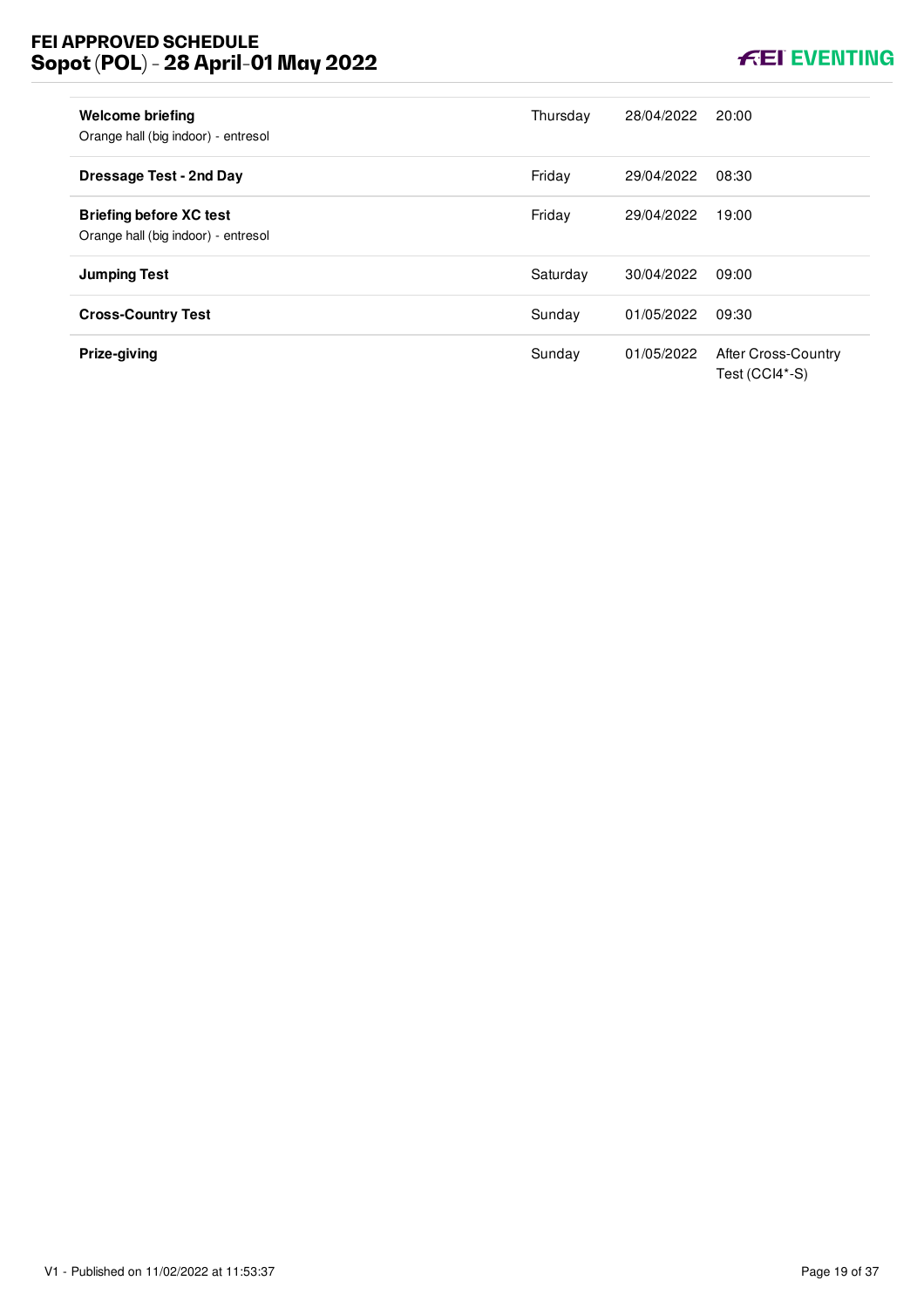# <span id="page-20-0"></span>**IX. COMPETITIONS**

**These competitions will be in accordance with the FEI Eventing Rules and its Annexes, 25th edition, effective 1st January 2020, updates effective 1st January 2022.**

#### <span id="page-20-1"></span>**CCI4\*-S**

This is **provisional** timetable which will be verified at the latest 26.04 and published on livejumping.com. Minor changes are acceptable also during the show.

#### **TECHNICAL CONDITIONS**

| <b>DRESSAGE TEST</b><br>CCI4*-S     | CCI4* B                     |               |
|-------------------------------------|-----------------------------|---------------|
| <b>CROSS-COUNTRY</b><br><b>TEST</b> | Length:                     | 3420 - 3990 m |
| CCI4*-S                             | Speed:                      | 570 m/min     |
|                                     | Number of efforts:          | 35            |
|                                     |                             |               |
| <b>JUMPING</b><br>CCI4*-S           | Distance:                   | 600 m         |
|                                     | Speed:                      | $375$ m/min   |
|                                     | Max. number of efforts:     | 15            |
|                                     | <b>Number of obstacles:</b> | 11            |

#### **PRIZE CLASSIFICATION**

| Total amount of prize money per<br>section:                                                                                          | 3,000 EUR                                                                                            |
|--------------------------------------------------------------------------------------------------------------------------------------|------------------------------------------------------------------------------------------------------|
| l place – 1000 €<br>Il place – 750 €<br>III place $-500 \text{ } \in$<br>IV place $-400 \text{ } \in$<br>V place $-350 \text{ } \in$ | 25% of starters - 100€ (to be divided between further placed competitors according to R.G.Art.129.3) |

10%

-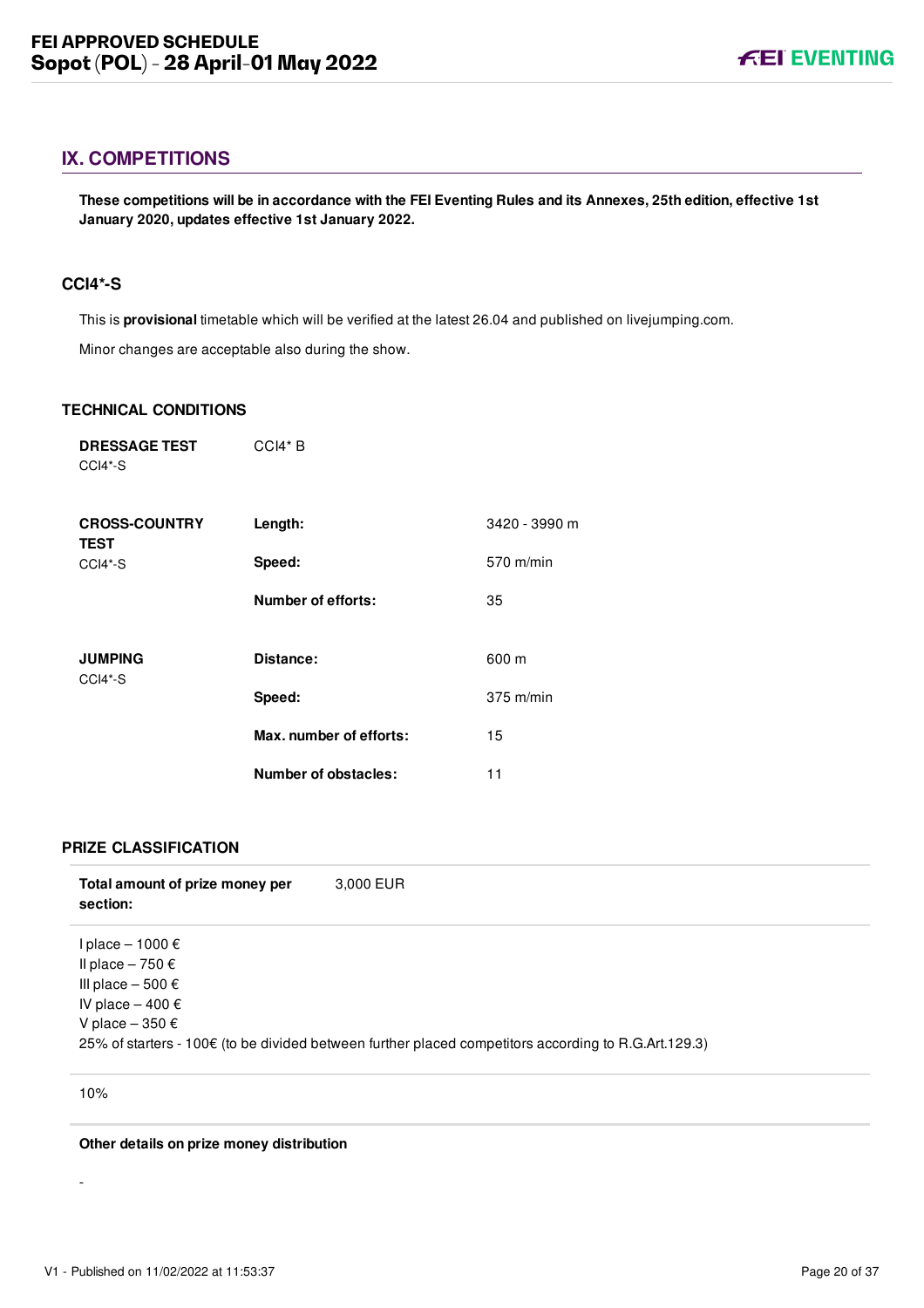# <span id="page-21-0"></span>**CCI3\*-L**

This is **provisional** timetable which will be verified at the latest 26.04 and published on livejumping.com.

Minor changes are acceptable also during the show.

#### **TECHNICAL CONDITIONS**

**DRESSAGE TEST** CCI3\*-L CCI3\* B

| <b>CROSS-COUNTRY</b><br><b>TEST</b> | Length:                 | 4400 - 5500 m |
|-------------------------------------|-------------------------|---------------|
| $CCI3^*$ -L                         | Speed:                  | 550 m/min     |
|                                     | Number of efforts:      | 35            |
| <b>JUMPING</b><br>$CCI3 - L$        | Distance:               | 600 m         |
|                                     | Speed:                  | $350$ m/min   |
|                                     | Max. number of efforts: | 14            |
|                                     | Number of obstacles:    | 10            |

# **PRIZE CLASSIFICATION**

| Total amount of prize money per<br>section:                                                                                      | 1,600 EUR                                                                                            |
|----------------------------------------------------------------------------------------------------------------------------------|------------------------------------------------------------------------------------------------------|
| I place $-500 \text{ } \in$<br>Il place $-350 \in$<br>III place $-300 \in$<br>IV place $-200 \in$<br>V place $-150 \text{ } \in$ | 25% of starters - 100€ (to be divided between further placed competitors according to R.G.Art.129.3) |

10%

-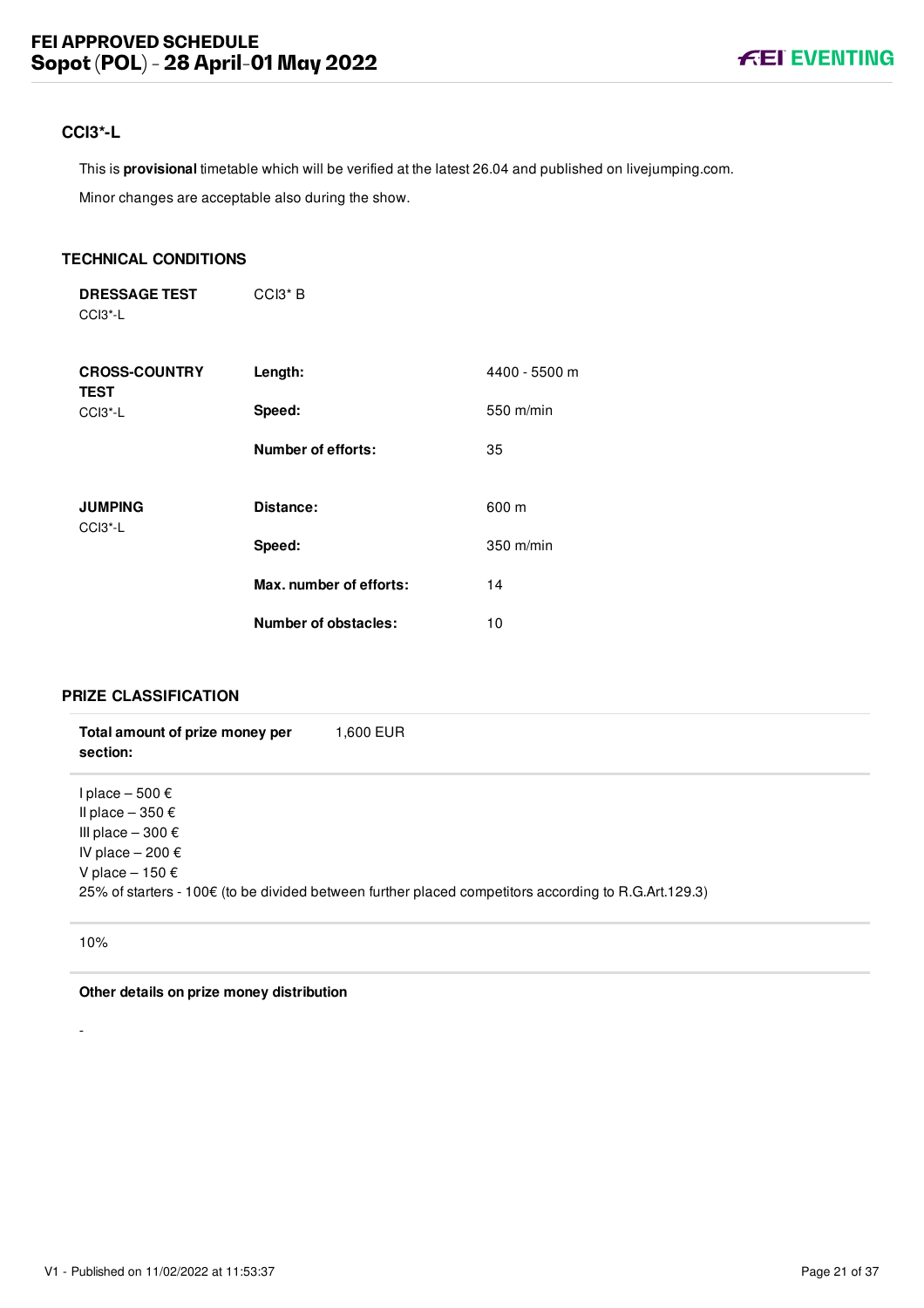# <span id="page-22-0"></span>**CCI3\*-S**

This is **provisional** timetable which will be verified at the latest 26.04 and published on livejumping.com.

Minor changes are acceptable also during the show.

#### **TECHNICAL CONDITIONS**

**DRESSAGE TEST** CCI3\*-S CCI3\* B

| <b>CROSS-COUNTRY</b><br><b>TEST</b>                | Length:                 | 3025 - 3575 m |
|----------------------------------------------------|-------------------------|---------------|
| CCI <sub>3</sub> <sup>*</sup> -S                   | Speed:                  | $550$ m/min   |
|                                                    | Number of efforts:      | $27 - 32$     |
| <b>JUMPING</b><br>CCI <sub>3</sub> <sup>*</sup> -S | Distance:               | 600 m         |
|                                                    | Speed:                  | 350 m/min     |
|                                                    | Max. number of efforts: | 14            |
|                                                    | Number of obstacles:    | 10            |

# **PRIZE CLASSIFICATION**

| Total amount of prize money per<br>section:                                                                                   | 1.600 EUR                                                                                            |
|-------------------------------------------------------------------------------------------------------------------------------|------------------------------------------------------------------------------------------------------|
| l place – 500 €<br>Il place $-350 \in$<br>III place $-300 \text{ } \in$<br>IV place $-200 \in$<br>V place $-150 \text{ } \in$ | 25% of starters - 100€ (to be divided between further placed competitors according to R.G.Art.129.3) |

10%

-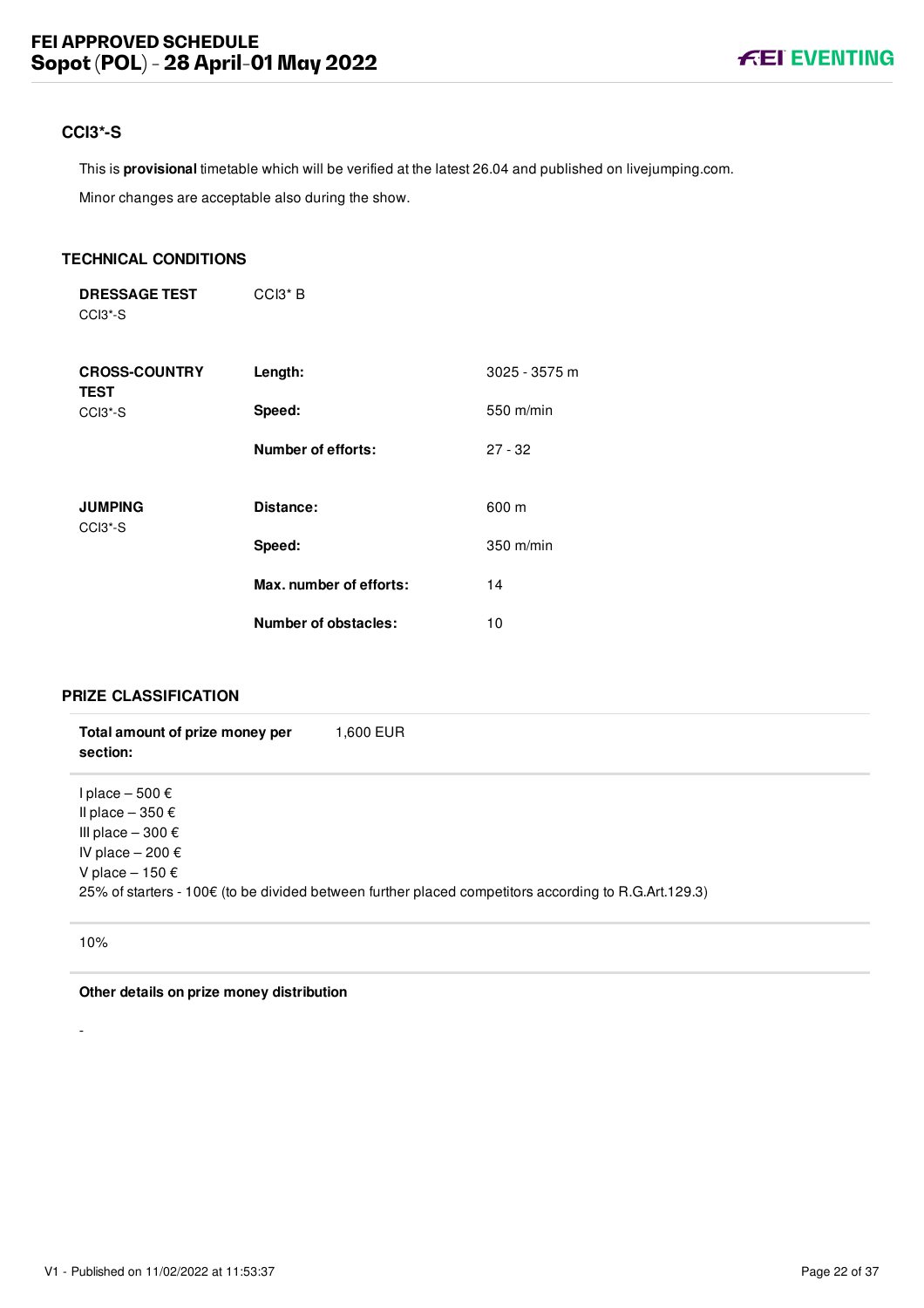# <span id="page-23-0"></span>**CCI2\*-S**

This is **provisional** timetable which will be verified at the latest 26.04 and published on livejumping.com.

Minor changes are acceptable also during the show.

#### **TECHNICAL CONDITIONS**

| <b>DRESSAGE TEST</b>             | $CCI2*B$ |
|----------------------------------|----------|
| CCI <sub>2</sub> <sup>*</sup> -S |          |

| <b>CROSS-COUNTRY</b><br><b>TEST</b>                | Length:                   | 2600 - 3100 m |
|----------------------------------------------------|---------------------------|---------------|
| $CCI2*-S$                                          | Speed:                    | $520$ m/min   |
|                                                    | <b>Number of efforts:</b> | 30            |
| <b>JUMPING</b><br>CCI <sub>2</sub> <sup>*</sup> -S | Distance:                 | 600 m         |
|                                                    | Speed:                    | $350$ m/min   |
|                                                    | Max. number of efforts:   | 12            |
|                                                    | Number of obstacles:      | 10            |

## **PRIZE CLASSIFICATION**

| Total amount of prize money per<br>section:                                                                                   | 1,300 EUR                                                                                            |
|-------------------------------------------------------------------------------------------------------------------------------|------------------------------------------------------------------------------------------------------|
| l place – 400 €<br>Il place $-300 \text{ } \in$<br>III place $-200 \in$<br>IV place $-150 \text{ } \in$<br>V place $-100 \in$ | 25% of starters - 100€ (to be divided between further placed competitors according to R.G.Art.129.3) |

10%

-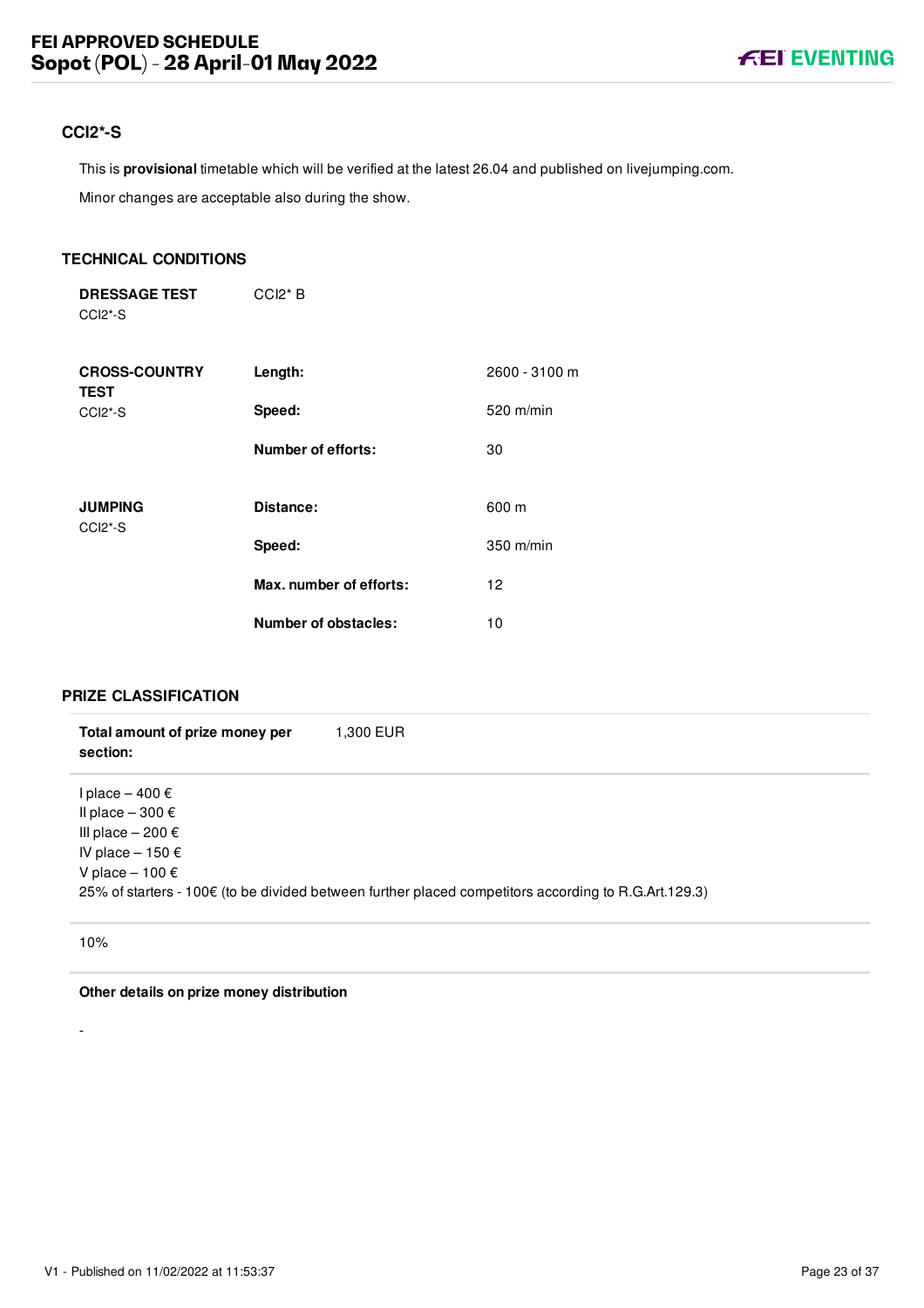

#### <span id="page-24-0"></span>**PRIZE MONEY SUMMARY**

| Category  |              | Amount       |
|-----------|--------------|--------------|
| CCI4*-S   |              | 3,000.00 EUR |
| CCI3*-L   |              | 1,600.00 EUR |
| CCI3*-S   |              | 1,600.00 EUR |
| $CCI2*-S$ |              | 1,300.00 EUR |
|           | <b>Total</b> | 7,500.00 EUR |

Prizes may be paid by bank transfer

#### **IMPORTANT**

**The total amount of prize money shown for each Competition in the schedule must be distributed. (FEI General Regulations articles 127 and 128)**

The value of the **1st prize must not exceed 1/3 of the total prize money** distributed for the competition. The minimum number of prizes offered for each competition must be allocated on the basis of one prize for every commenced four Athletes, with a minimum of five prizes.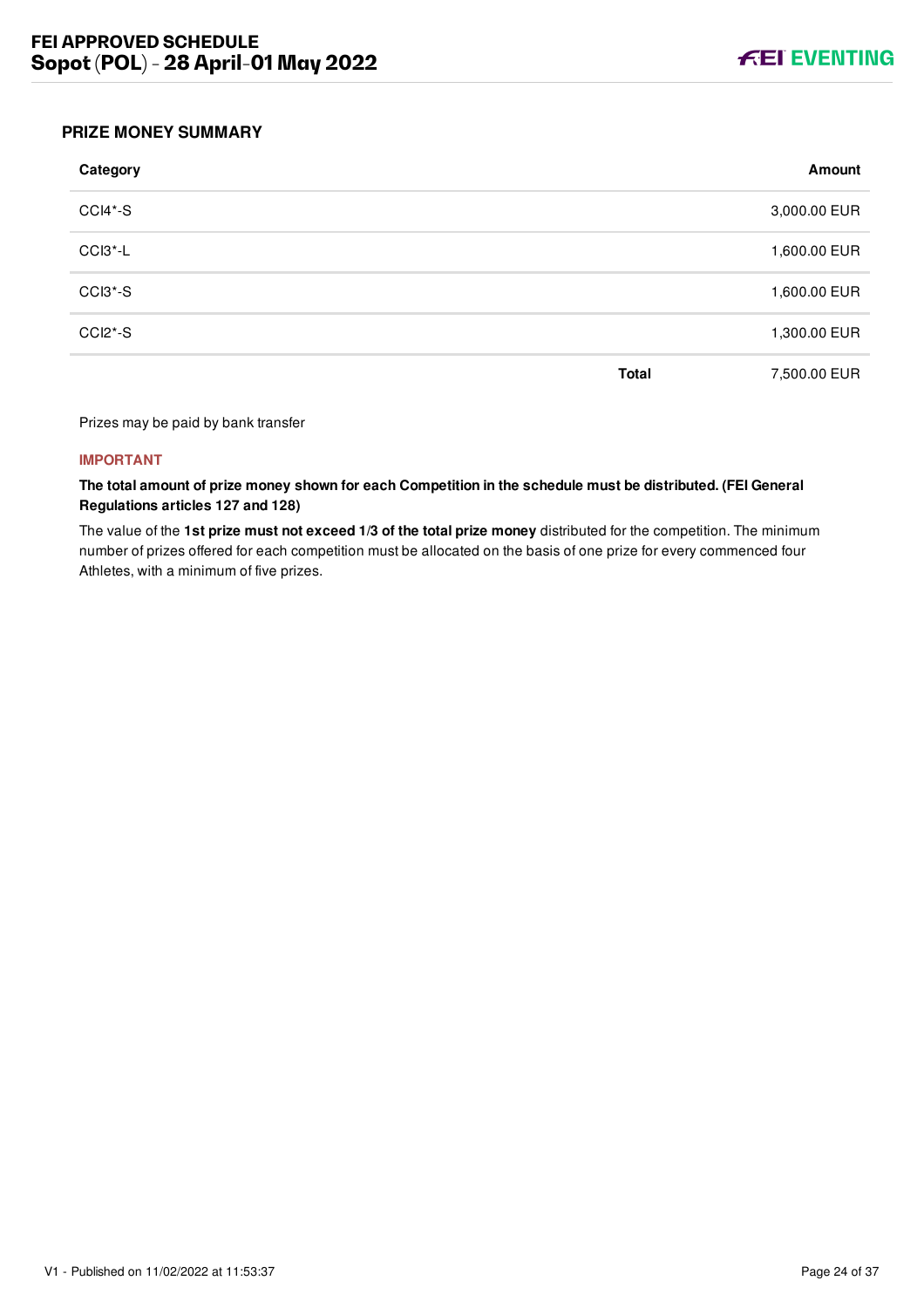# <span id="page-25-0"></span>**X. FACILITIES OFFERED**

### <span id="page-25-1"></span>**1. ATHLETES**

## **ACCOMMODATION**

[www.booking.com](file:///home/deployer/api-schedules/production/releases/37/symfony/public/www.booking.com)

www.nocowanie.pl

#### **MEALS**

-

## <span id="page-25-2"></span>**2. GROOMS**

## **ACCOMMODATION**

-

#### **MEALS**

-

If applicable, Organiser must provide proper sanitary conditions. The showering facilities should be sufficient for both male and female grooms with hot and cold water. Shower facilities as well as restrooms should at all times be in a state of cleanliness.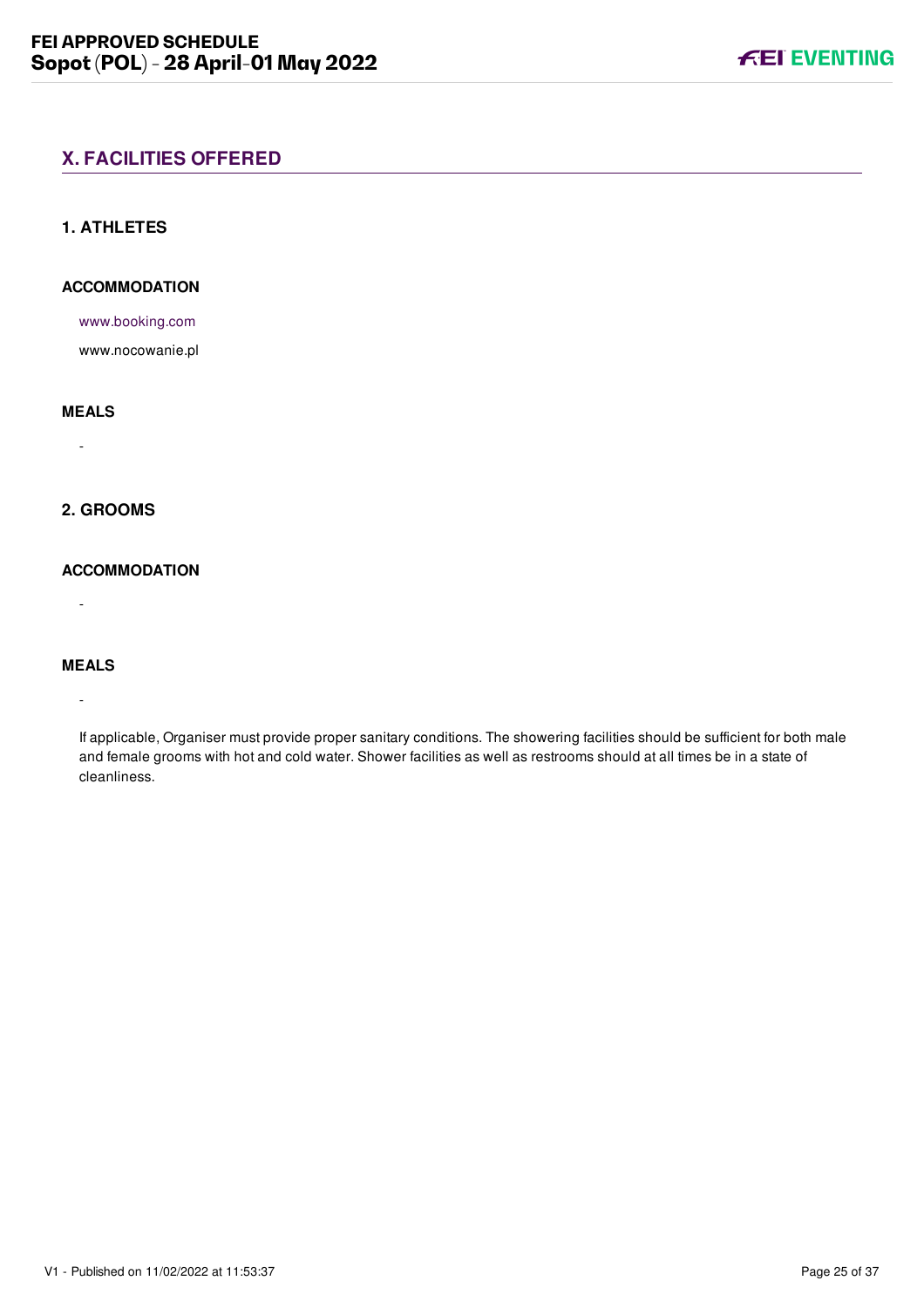# <span id="page-26-0"></span>**XI. LOGISTICAL, ADMINISTRATIVE AND TECHNICAL INFORMATION**

#### <span id="page-26-1"></span>**1. DRAWS**

| Draw name                | Dav      | <b>Date</b>      | Time | <b>Additional information</b>                                                            |
|--------------------------|----------|------------------|------|------------------------------------------------------------------------------------------|
| DRAWS FOR<br>THE CLASSES | Thursdav | 28/04/2022 14:30 |      | ALL DRAWS FOR THE CLASSES WILL BE MADE BY THE<br>COMPUTER SYSTEM PRIOR TO THE EACH CLASS |

### <span id="page-26-2"></span>**2. COMPETITION ARENAS**

|               | <b>Name</b>     | Width (m) | Length (m) | Type of footing/ground |
|---------------|-----------------|-----------|------------|------------------------|
| Dressage      | A1 (main arena) | 20        | 60         | Fiber sand             |
| Dressage      | A2 (main arena) | 20        | 60         | Fiber sand             |
| Cross-country |                 |           |            | Grass, partly sand     |
| Jumping       | C               | 80        | 80         | Grass                  |
| Jumping       | Main arena (A)  | 60        | 110        | Fiber sand             |

# <span id="page-26-3"></span>**3. PRACTICE ARENAS**

| <b>Name</b>               | Width (m) | Length $(m)$ | Type of footing/ground |
|---------------------------|-----------|--------------|------------------------|
| Additional practice arena | 40        | 70           | Sand                   |
| XC Warm Up                | 50        | 100          | Grass                  |
| Additional practice arena | 50        | 50           | Grass                  |
| Main practice arena       | 35        | 70           | Fiber sand             |

## <span id="page-26-4"></span>**4. STABLES**

Size of boxes **3.5** m x **3** m

An adequate number of stables must be at least 4m x 3m to accommodate the larger Horses.

Three types of stables available, assigned by OC on first come first serve basis, payment confirmation or upon accepted request:

- "NEW STABLES" only 25 boxes, assigned by OC upon request
- "PERMANENT OLD STABLES" located in older part of the Hipodrom
- "TENT STABLES" ordered according to amount of entries

First bedding with straw. Request shavings for the first bedding must be sent together with the entries and costs 30 EUR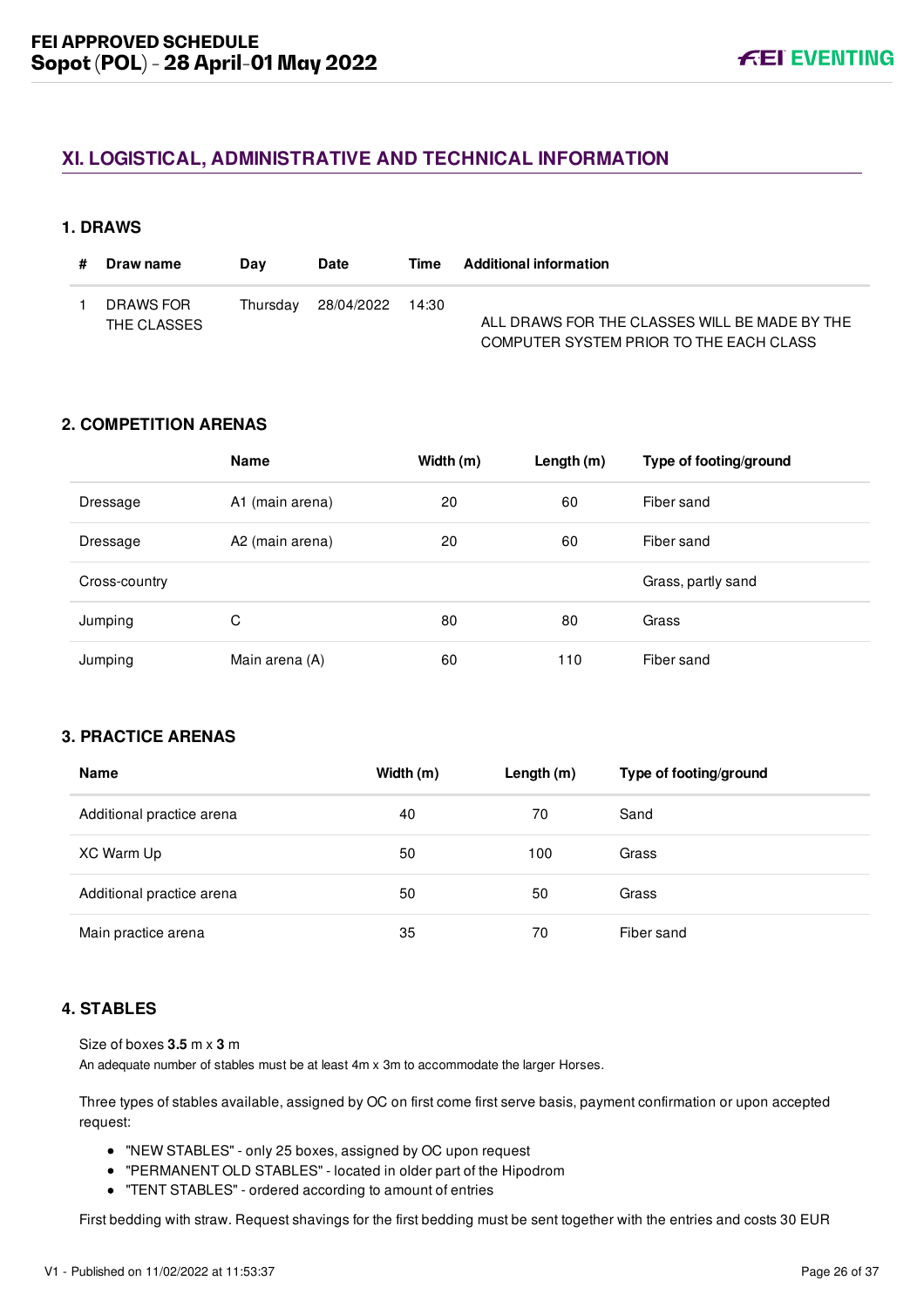# **FEI APPROVED SCHEDULE Sopot (POL) - 28 April-01 May 2022**



extra (paid before with all entry fee).

Please be aware that stabling must be paid before 21.04.2022 - details and prices in entries chapter

**SPECIAL PRICES for horses entered for both weeks of the tour**

**For current Olympic medalist - stabling free**

**Stable Manager: Patryk Filipek +48 796 818 039**

#### <span id="page-27-0"></span>**5. SCORING/TIMING PROVIDER**

The FEI may require to be provided with real time results data feed of your event according to FEI requirements; in this case, you and your provider will be informed accordingly.

The Scoring and Timing of the Event will be performed by the following provider: (The list of certified Service Providers is available here: [https://inside.fei.org/fei/your-role/it-services/it-providers/list\)](https://inside.fei.org/fei/your-role/it-services/it-providers/list)

| Name of the company:     | Cheval - Tech         |                   |
|--------------------------|-----------------------|-------------------|
| Contact person at event: | Name:                 | KrzysztofKIERZEK  |
|                          | <b>FEI ID Number:</b> | 10137214          |
|                          | <b>Contact email:</b> | cheval-tech@o2.pl |

#### <span id="page-27-1"></span>**6. OTHER TECHNOLOGY/SERVICE PROVIDER(S)**

Will you use other technology/service provider(s) at your Event? **No**

#### <span id="page-27-2"></span>**7. PRIZE-GIVING CEREMONY**

The owner of the winning horse/pony is invited to the prize-giving ceremony: **Yes** The athletes required to present themselves for the prize-giving ceremony of each competition are: **8**

Athletes riding their horses: **Yes**

#### <span id="page-27-3"></span>**8. ADVERTISING ON ATHLETES AND HORSES**

At CI events, and all competitions except for the Nations Cup, athletes are authorised to carry the logo of their personal sponsor in accordance with article 541 of the FEI Eventing Rules.

The Chief Steward will check that the advertising on athletes and horses complies with these Articles.

## <span id="page-27-4"></span>**9. TICKETING**

Are you selling tickets for spectators to attend your event? **No**

#### <span id="page-27-5"></span>**10. BETTING**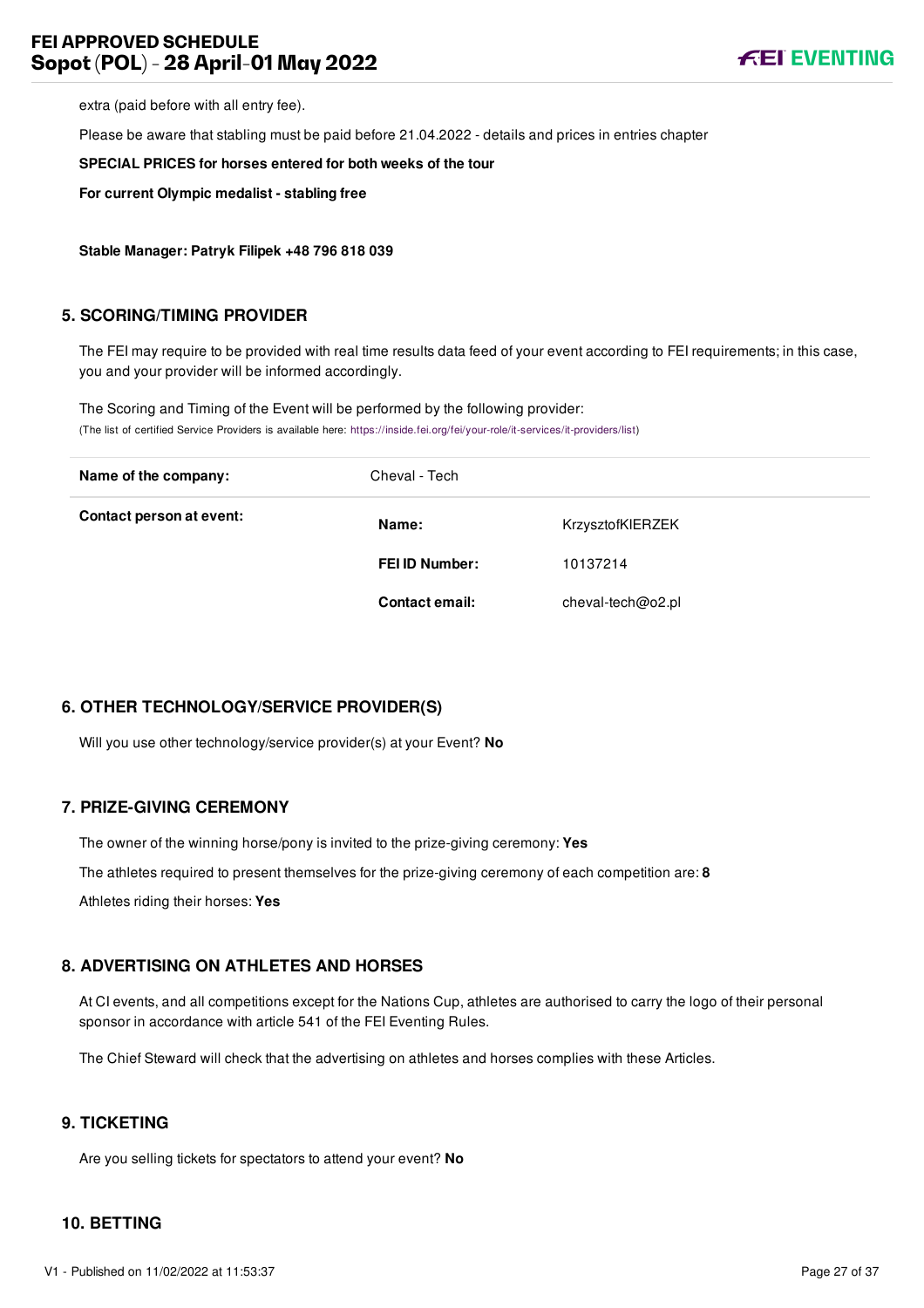Betting will be authorised by the Organiser: **No**

#### <span id="page-28-0"></span>**11. TRANSPORT REIMBURSEMENT HORSES/PONIES**

#### <span id="page-28-1"></span>**12. WELCOME**

The time and date of arrival of athletes, horses and their means of transport must be given to the Organiser in order to facilitate their arrival.

### <span id="page-28-2"></span>**13. LOCAL TRANSPORTATION & ARRANGEMENTS FROM HOTEL TO SHOWGROUNDS**

Walking distance: **Yes**

Organiser shuttle service available: **No**

Public transport available: **Yes, paid by the athlete**

Approximate cost per round trip: **4 EUR**

### <span id="page-28-3"></span>**14. LORRY / CARAVAN FACILITIES**

Lorry or caravan can be parked close to the stables: **Yes**

#### <span id="page-28-4"></span>**15. SUSTAINABILITY**

Please consider the environment when organising an FEI Event. Please find useful information on FEI Sustainability here: <http://inside.fei.org/fei/your-role/organisers/handbook>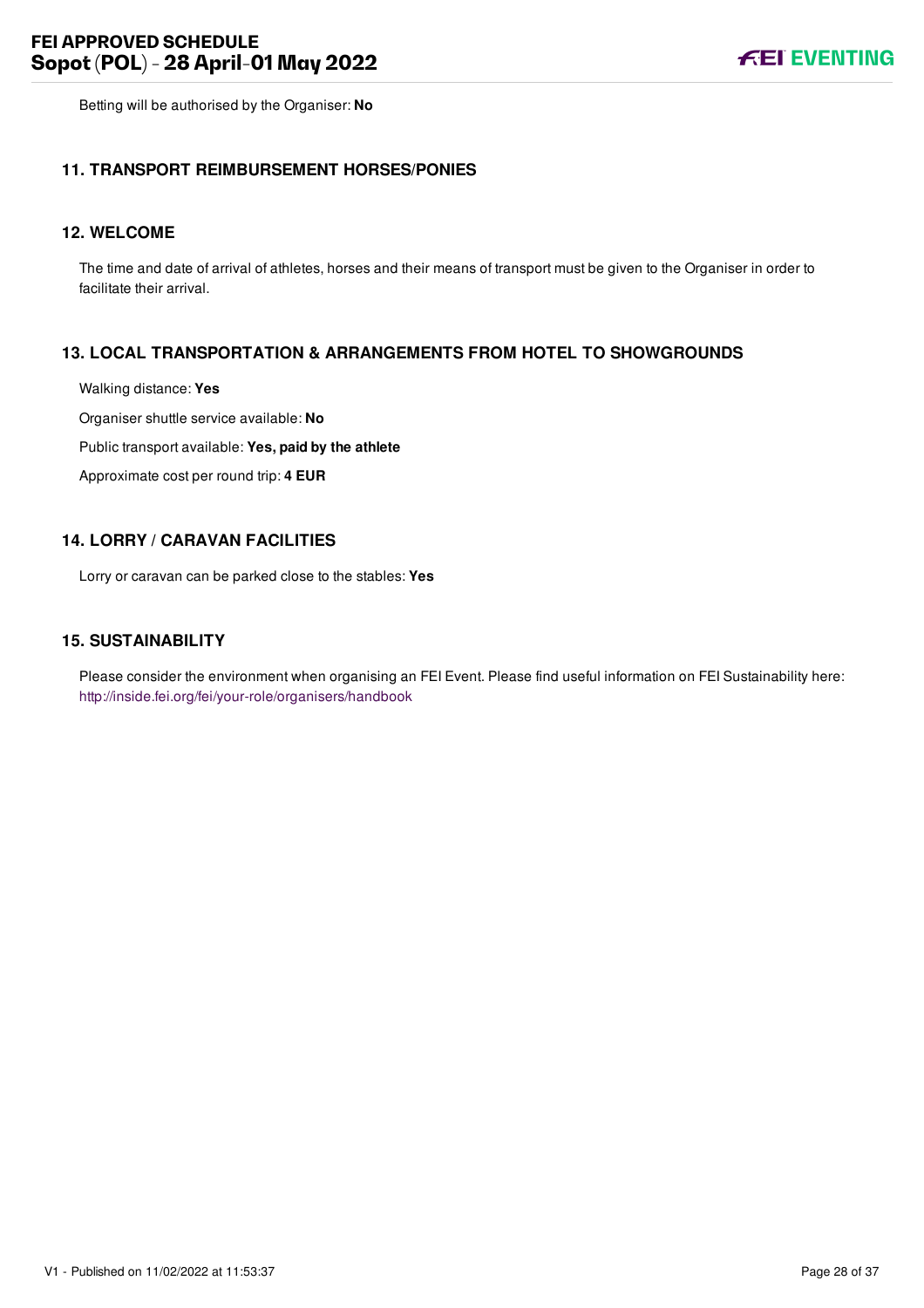# <span id="page-29-0"></span>**XII. VETERINARY MATTERS**

#### <span id="page-29-1"></span>**1. CUSTOMS FORMALITIES**

Contact details for Customs Formalities:

Not applicable

### <span id="page-29-2"></span>**2. HEALTH REQUIREMENTS**

#### **GENERAL**

In accordance with the FEI Code of Conduct for the Welfare of the Horse it is imperative that all Horses at FEI Events are physically fit and free from infectious disease before being allowed to compete.

#### **ENTRY OF HORSES**

#### **Required health tests and vaccinations**

-

#### **Quarantine period**

-

#### **Specimen Import Licence applied**

-

#### <span id="page-29-3"></span>**3. NATIONAL REQUIREMENTS**

#### <span id="page-29-4"></span>**4. PONIES**

-

FEI Veterinary Regulations, Chapter IX: For all Pony Events, Ponies must be available for Pony Measurement if requested by the FEI.

# <span id="page-29-5"></span>**5. INJURY SURVEILLANCE**

FEI Veterinary Regulations Chapter VIII: Horses participating in FEI Events are subject to injury surveillance protocols; and in the event of fatality, a post mortem examination.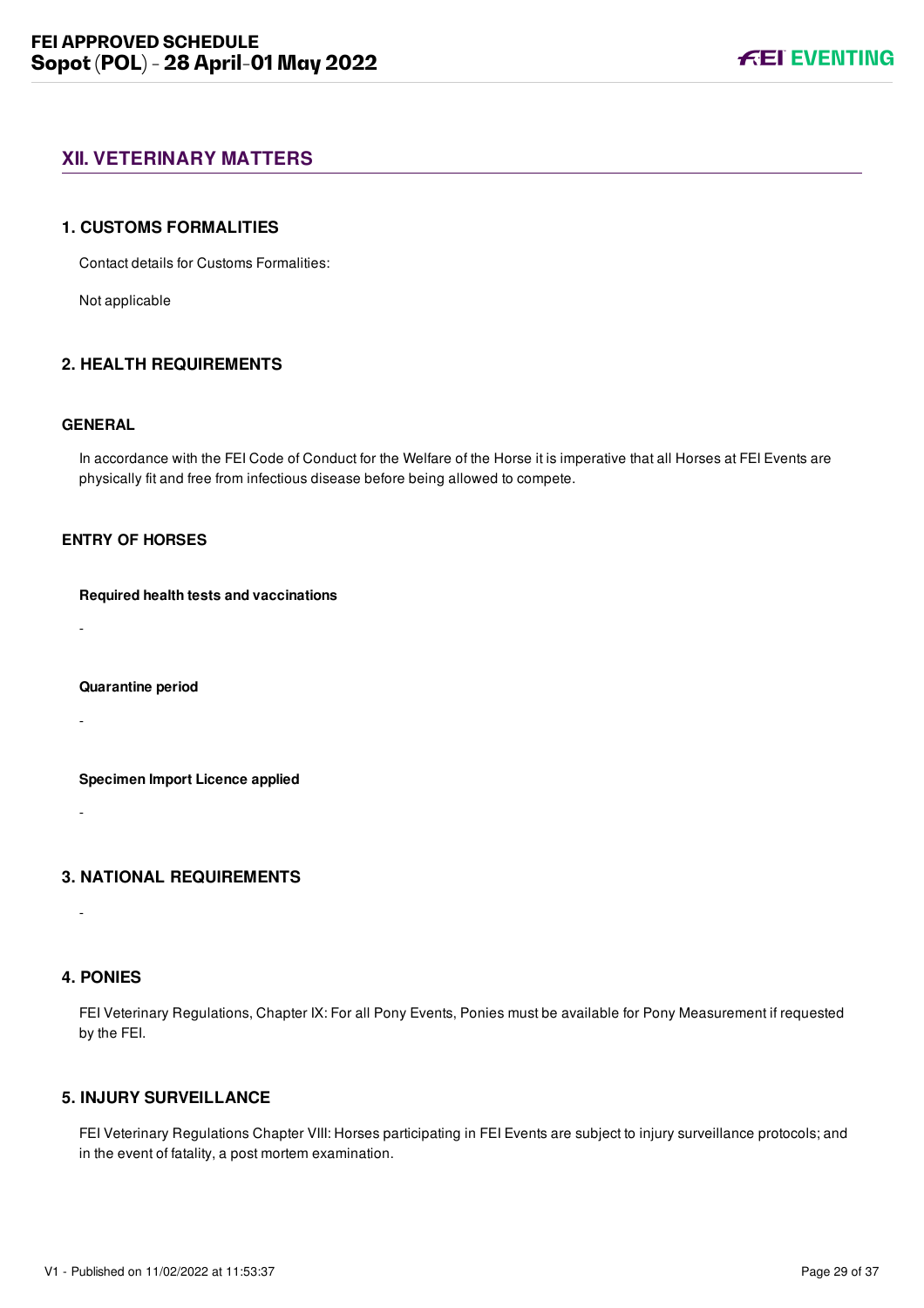## <span id="page-30-0"></span>**6. TRANSPORT OF HORSES**

Horses must be fit to travel and be transported in suitable vehicles for the transport of horses. Any government requirements for disease testing and control must be requested well in advance, to ensure that the horse is in compliance by the time of arrival at the border of the country where the Event is taking place. Athletes, or their representatives, have the responsibility to comply with national legislation in both their country of origin and the host nation of the Event. Where necessary athletes must contact local government authorities or veterinary advisors for information regarding animal health requirements and transport legislation. Within the European Union (EU), this includes EU Council Regulation (EC) No 1/2005 concerning the protection of animals during transport within the Member States of the EU.

# <span id="page-30-1"></span>**7. VENUE ARRIVAL INFORMATION & FITNESS TO COMPETE**

### <span id="page-30-2"></span>**7.1 PASSPORTS (FEI GENERAL REGULATIONS ARTICLE 137)**

For all issues relating to FEI Horse Passports/FEI Recognition Cards please contact your National Federation.All Horses competing at FEI Events must be registered with the FEI.FEI Passports or FEI Recognition Cards (for those Horses with a national passport approved by the FEI) are compulsory for FEI Events.NB: Horses entered in CIMs and in CSIP in their country of residence are not required to have an FEI Passport or FEI Recognition Card but must be properly registered with the FEI and identifiable (GRs 137.2).Athletes who do not present a Horse's Passport and/or Recognition Card, or one that is not correctly validated or fail to meet other passport requirements will be subject to Sanctions in accordance with Annex VI of the FEI Veterinary Regulations and may not be allowed to compete.NB: for Horses permanently resident in a Member State of the European Union: all Horses must have a national EU passport in compliance with EU Regulations to which a FEI Recognition card is applied. The exception to this being Horses in possession of an FEI passport which has been continually revalidated without interruption.

#### <span id="page-30-3"></span>**7.2 VACCINATIONS - EQUINE INFLUENZA (FEI VETERINARY REGULATIONS ARTICLE 1003)**

Horses competing at FEI Events must comply with the requirements for Equine Influenza vaccination in accordance with the Veterinary Regulations and as summarised below.

| Vaccination       | <b>Protocol</b>                                                                                                                                                         | <b>Eligibility to enter venue</b>                                                                                                                    |
|-------------------|-------------------------------------------------------------------------------------------------------------------------------------------------------------------------|------------------------------------------------------------------------------------------------------------------------------------------------------|
| Primary<br>course | 1st Vaccination: day 0<br>2nd Vaccination: day 21-92                                                                                                                    | May compete 7 days after the 2nd Vaccination                                                                                                         |
| First booster     | Within 7 months of the 2nd<br>vaccination of the Primary Course                                                                                                         | May compete for 6 months +21 days after the 2nd vaccination of<br>the Primary Course<br>Must not compete in the 7 days after receiving a vaccination |
| <b>Boosters</b>   | <b>MINIMUM:</b> within one year of previous<br>booster vaccination<br><b>IF COMPETING:</b> must be in the 6<br>months $+21$ days of the booster<br>previous vaccination | Must have been vaccinated within 6 months +21 days before<br>arriving at the Event Must not compete in the 7 days after<br>receiving a vaccination   |

All FEI registered Horses intending to compete at FEI Events (including CIMs) must be vaccinated against Equine Influenza in accordance with these VRs. The exception being if the applicable domestic legislation prevents the use of Equine Influenza vaccines within the relevant territory.

#### <span id="page-30-4"></span>**7.3 EXAMINATION ON ARRIVAL (FEI VETERINARY REGULATIONS ARTICLE 1031)**

On arrival at an Event venue, all Horses must undergo an examination by a veterinarian to confirm their identification from their passport and micro-chip ID (where present), their vaccination status and general health. To protect all horses attending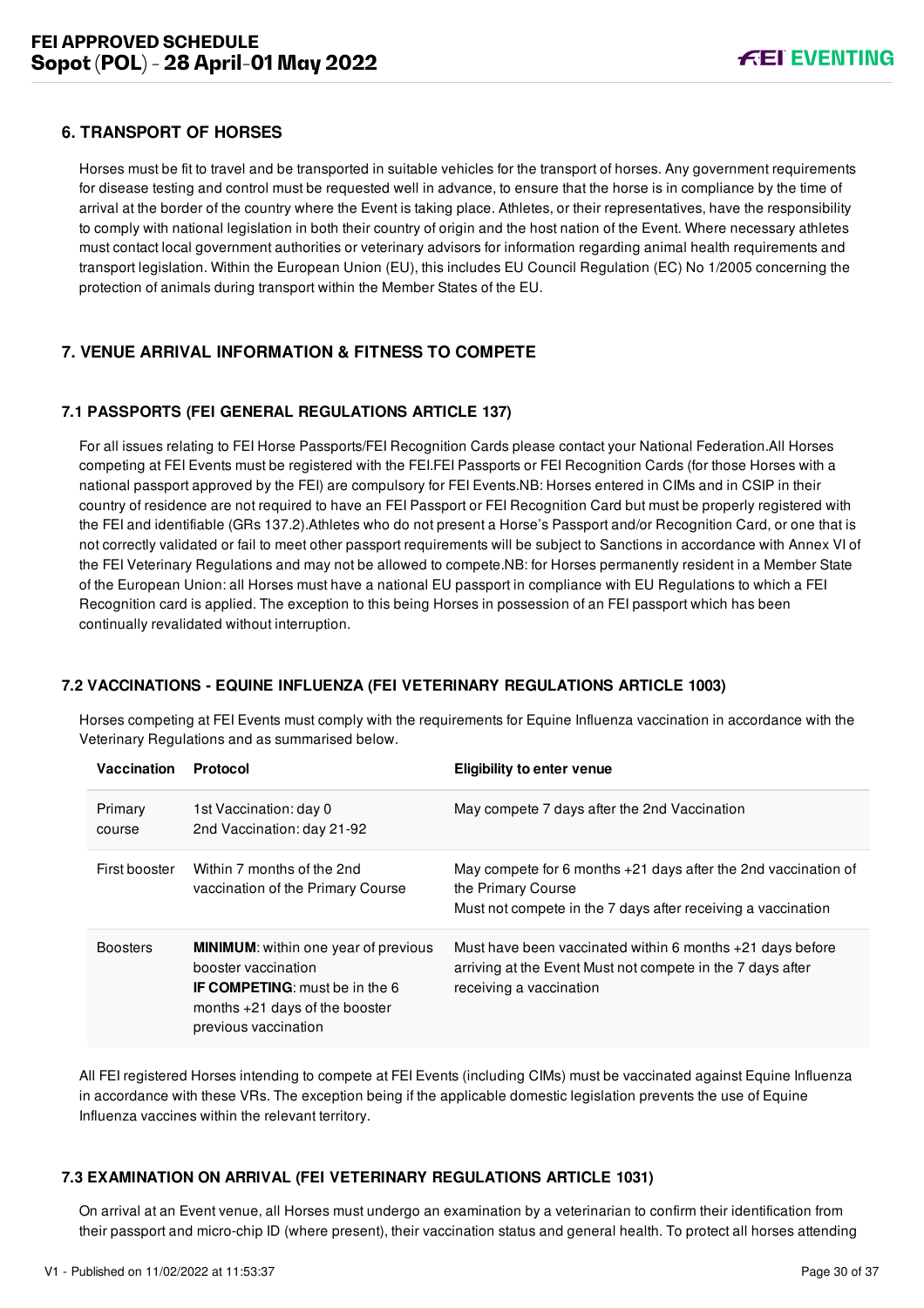# **FEI APPROVED SCHEDULE Sopot (POL) - 28 April-01 May 2022**



events, any Horse with a questionable health status concerning vaccination, disease or other concerns, must be stabled within the isolation facilities provided by the Organising Committee pending a decision on entering the venue. Persons Responsible must fulfil the Horse Health Requirements via the FEI HorseApp in advance of the event which will be checked at the Examination on Arrival.

### <span id="page-31-0"></span>**7.4 HORSE INSPECTIONS (FEI VETERINARY REGULATIONS ARTICLES 1034-1042)**

All Horses will be assessed for their fitness to compete during the Horse Inspection. Any Horse demonstrating questionable fitness may be referred to the Holding Box for further veterinary examination. Horses not deemed fit to compete by the Inspection Panel will not be permitted to compete.

### <span id="page-31-1"></span>**7.5 LIMB SENSITIVITY EXAMINATION (FEI VETERINARY REGULATIONS ARTICLE 1048-1053)**

All Horses are subject to examination under the protocol for abnormal limb sensitivity throughout the period of an Event, including, but not limited to, between rounds and before the Jump Off. Horses may be examined once or on multiple occasions during the Period of an Event.Horses may be selected for examination under the protocol randomly or they may be targeted. All Horses selected to be tested must submit promptly to the examination or are subject to immediate disqualification. There is no obligation to examine any specific number of Horses at an Event.

# <span id="page-31-2"></span>**8. EQUINE ANTI-DOPING AND CONTROLLED MEDICATION PROGRAMME (EADCMP)**

### <span id="page-31-3"></span>**8.1 SAMPLING (FEI VETERINARY REGULATIONS CHAPTER VII)**

All horses competing at FEI Events may be subject to sampling for the presence of Prohibited Substances in accordance with the Anti-Doping and Controlled Medication Regulations (EADCMRs). Horses may be selected for sampling in accordance with obligatory testing, targeted or random sampling procedures. Refer to FEI Financial Charges for details of fees relating to Equine and Human Anti-Doping program (EADCMP), which OCs/NFs have the right to charge to the athlete (applicable for all FEI events worldwide).

#### <span id="page-31-4"></span>**8.2 ELECTIVE TESTING (FEI VETERINARY REGULATIONS ARTICLES 1057 AND 1058)**

Elective Testing may be carried out prior to an Event to check for the presence of prohibited substances. Please refer to <https://inside.fei.org/fei/cleansport/horses>for information and details.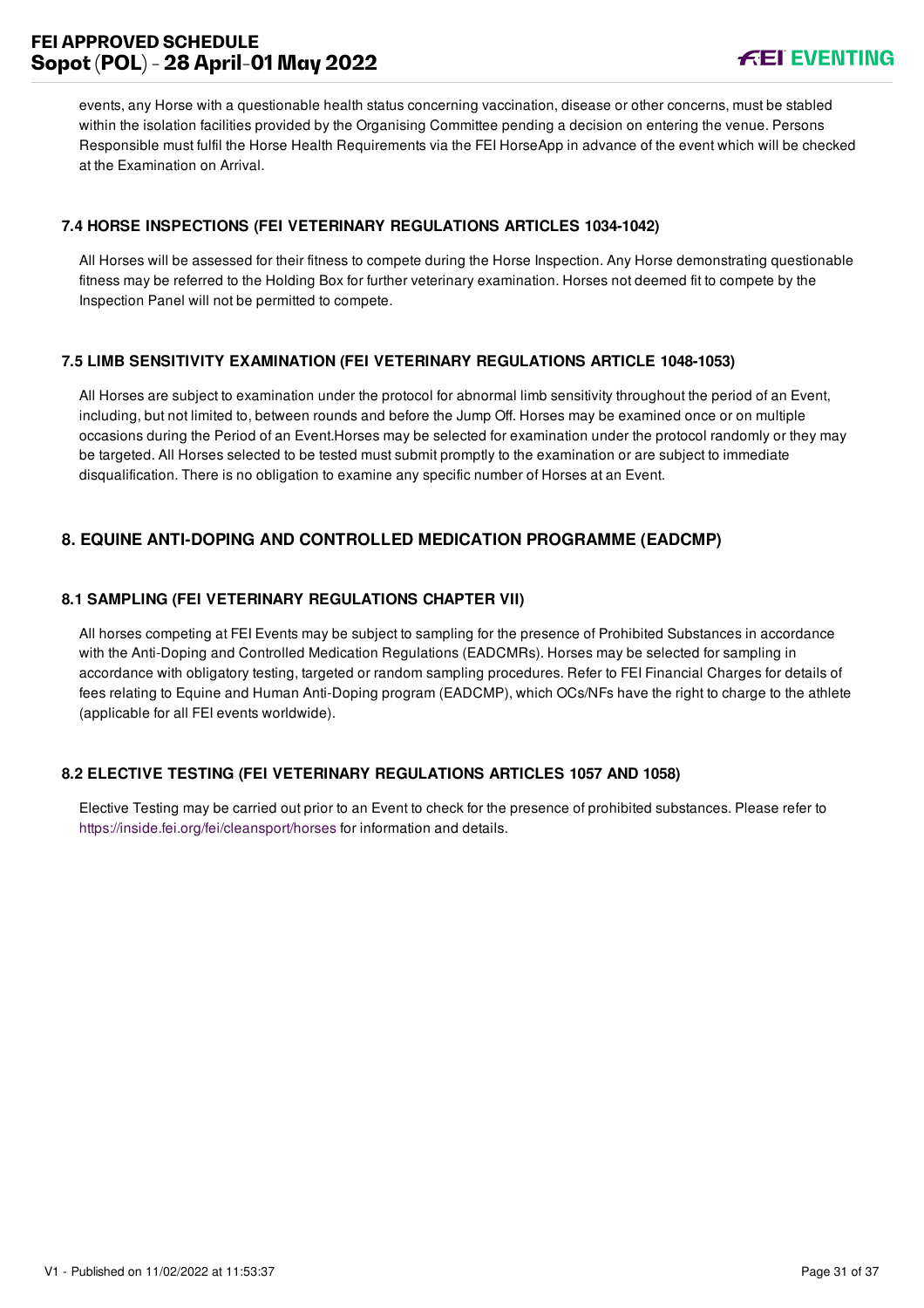# <span id="page-32-0"></span>**XIII. HUMAN ANTI-DOPING**

Athletes can be tested at any FEI Event, by the FEI or by other Anti-Doping Organisations with Testing jurisdiction. Organisers will have the responsibility to provide facilities and staff/volunteers to facilitate such Testing if requested by the FEI as outlined in article 22.3 of the FEIs' Anti-doping Rules for Human Athletes (ADRHA).

The ADRHA rules are published on the FEI's website at [http://inside.fei.org/content/anti-doping-rules.](http://inside.fei.org/content/anti-doping-rules)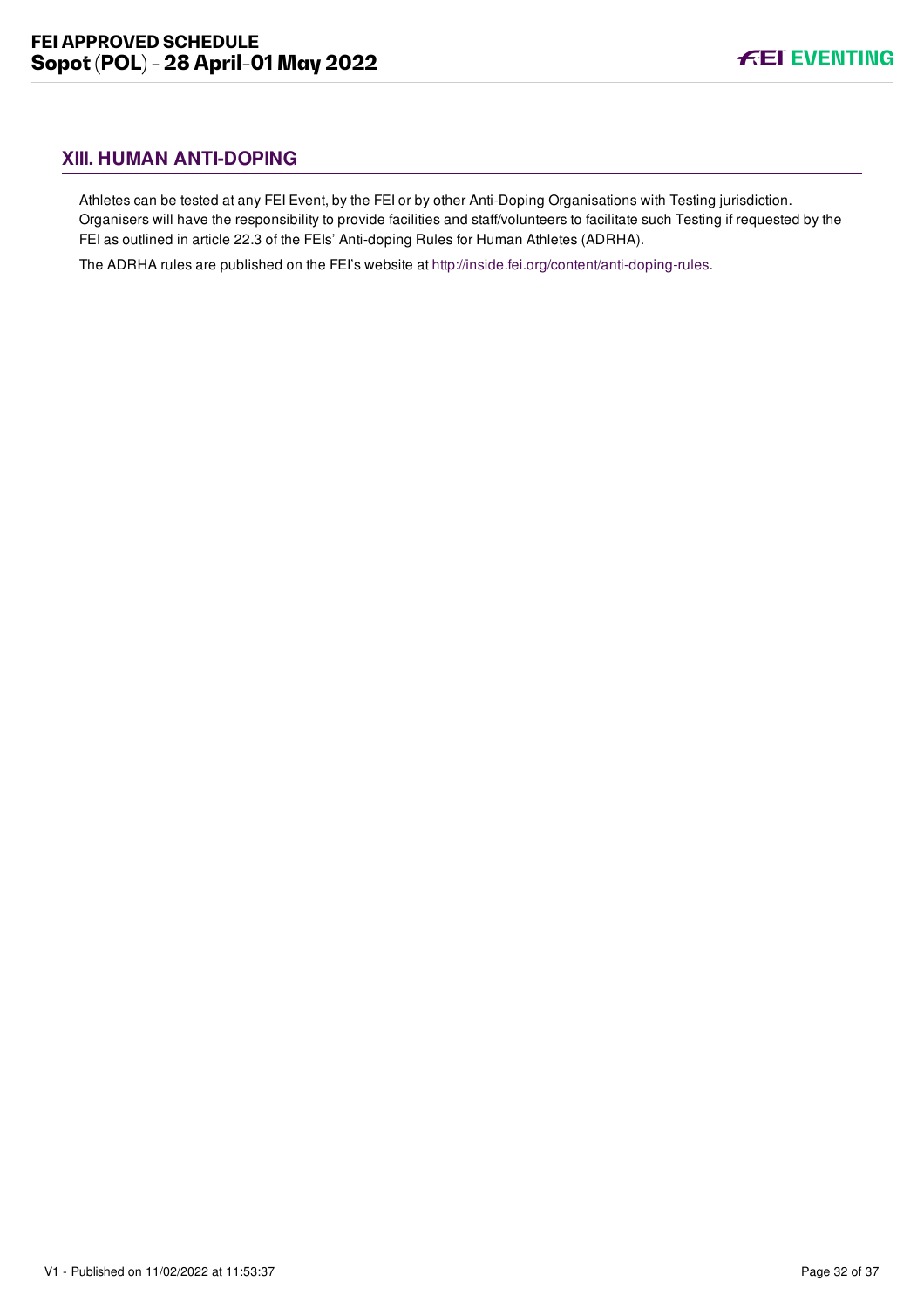# <span id="page-33-0"></span>**XIV. ADDITIONAL INFORMATION**

## <span id="page-33-1"></span>**1. THE FEI POLICY FOR ENHANCED COMPETITION SAFETY DURING THE COVID-19 PANDEMIC**

[The FEI Policy for Enhanced Competition Safety during the Covid-19 Pandemic \("Policy"\) \(https://inside.fei.org/fei/covid-](https://inside.fei.org/fei/covid-19/return-to-play/policy-tools)19/return-to-play/policy-tools) is mandatory and applies for any FEI Event taking place **as of 1 July 2020**. The Policy has been developed based on currently accepted best practices by the WHO and US Center for Disease Control (CDC) and will be continually reviewed and updated as more information becomes available. It is not intended to replace the applicable guidance and policies from domestic government and health authorities, but to supplement their recommendations with sport specific considerations.

The OC shall submit the risk assessment and mitigation plan (including name and contact details of the person in charge) to the FEI as an annex to the Event Schedule, **at the latest ten (10) working days before the event's deadline for Definite Entries**.

Events for which the FEI has not received the documented risk assessment and mitigation measures plan in accordance with article 2.1.g) of the Policy **will be removed from the FEI calendar** in accordance with Article 112.3 of the FEI General Regulations.

#### ASSUMPTION OF RISK / WAIVER OF LIABILITY

In consideration of being allowed to participate in the Event and related activities, all Participants (as defined in the Policy) acknowledge, appreciate, and agree that:

- 1. Participation includes possible exposure to and illness from infectious diseases including but not limited to COVID-19. While particular rules and personal discipline may reduce this risk, the risk of serious illness and death does exist; and,
- 2. The Participants knowingly and freely assume all such risks, both known and unknown, even if arising from the negligence of the OC or others, and assume full responsibility for their participation; and,
- 3. The Participants willingly agree to comply with the stated and customary terms and conditions for participation as regards protection against infectious diseases. If, however, a Participant observes any unusual or significant hazard during his/her presence or participation, the Participant will remove himself/herself from participation and bring such to the attention of the nearest official immediately; and,
- 4. The Participants, for themselves and on behalf of their heirs, assigns, personal representatives and next of kin, HEREBY RELEASE AND HOLD HARMLESS THE OC AND THE FEI, their officers, officials, agents, and/or employees, other participants, sponsoring agencies, sponsors, advertisers, and if applicable, owners and lessors of premises used to conduct the event ("RELEASEES"), WITH RESPECT TO ANY AND ALL ILLNESS, DISABILITY, DEATH, or loss or damage to person or property, WHETHER ARISING FROM THE NEGLIGENCE OF RELEASEES OR OTHERWISE, to the fullest extent permitted by law.

The Participants confirm to have read this release of liability and assumption of risk agreement, fully understand its terms, understand that they have given up substantial rights.

## <span id="page-33-2"></span>**2. MEDICAL INFORMATION FORM FOR ARMBANDS**

#### Declaration of medical condition

Athletes with medical conditions that may be relevant in the case of a medical emergency are responsible, at every Event when riding, for wearing a medical data carrier\* from a system provider able to communicate information at least in English. Alternatively (and at the minimum) a medical armband of good quality can be used. Athletes who chose to wear an armband [should download and fill the form available for this purpose on the FEI's website http://inside.fei.org/fei/your](http://inside.fei.org/fei/your-role/officials/eventing/forms)role/officials/eventing/forms.

*\* Medical data carrier (also called "medical identification tag"): small emblem or tag worn on a bracelet, neck chain, or on the clothing, intended to alert paramedics/physicians/ first responders that the wearer has an important medical condition.*

Conditions that are relevant include recent head injury, serious past injuries/surgery, chronic health problems such as diabetes, long-term medications and allergies. If in doubt, the athlete should discuss this with his own treating physician."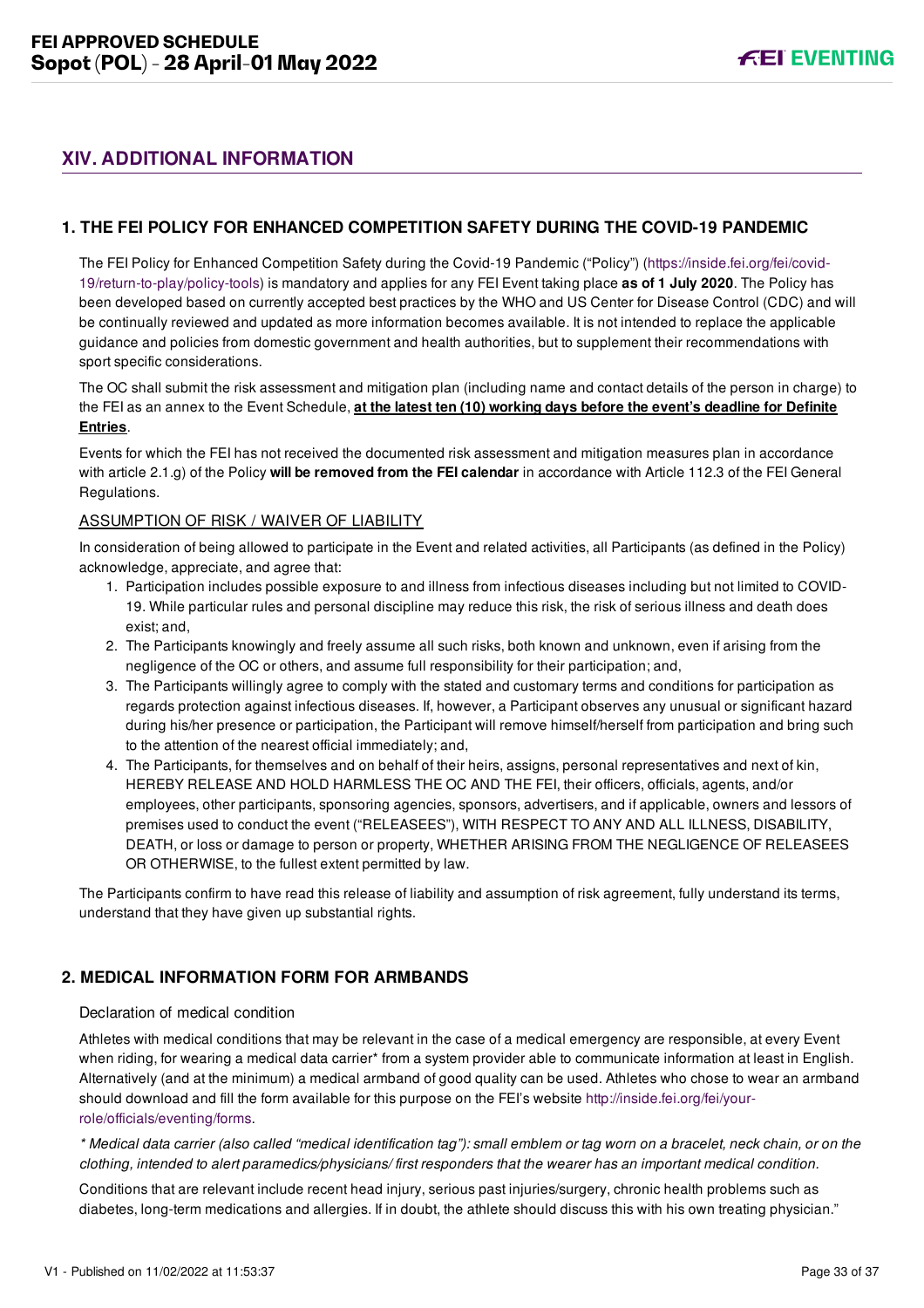## <span id="page-34-0"></span>**3. INSURANCES AND NATIONAL REQUIREMENTS**

Equestrian sports involve inherent dangerous risks. To the greatest extent permitted by law, the FEI and the FEI Event Organiser shall NOT be liable for any damages relating to loss of property or injury of any kind to Athletes, Owners, Support Personnel or Horses at or in connection with an FEI Event and the FEI expressly excludes all such liability.

#### <span id="page-34-1"></span>**3.1 ATHLETES, OWNERS AND SUPPORT PERSONNEL**

#### **3.1.1 Personal accident and health insurance**

It is your responsibility as an Athlete/Owner/ Support Personnel to ensure that you have adequate personal accident insurance in place to cover your participation at FEI Events and in particular to insure against any personal injury or medical expenses arising from an accident, injury or illness which may occur at a FEI Event.

You should check with your National Federation to confirm if your National Federation's insurance policy (if any) covers personal accidents and/or illnesses, which may occur when you are attending at/participating in FEI Events.

If your National Federation does not have a personal accident/health insurance policy or if the National Federation's insurance policy does not cover personal accident or health claims, then you should obtain your own personal accident and health insurance policy to cover your attendance/participation at FEI Events.

#### **3.1.2 Press equipment**

Press equipment and other items left in the Press workroom, Press lockers, the Press Tribune or anywhere on the showgrounds are left entirely at the owner's risk. The Organising Committee does not accept any responsibility for any loss or damage to such equipment or items. Members of the Press are advised not to leave any equipment or personal items unattended.

#### **3.1.3 Personal property insurance**

You should also ensure that you are insured against property loss, theft or damage, which may occur at an FEI Event.

Again, the advice is to check with your National Federation to confirm if they have an insurance policy in place, which would cover you in case of such property loss, theft or damage. If not, then you should obtain your own personal property insurance to cover such situations.

#### <span id="page-34-2"></span>**3.2 ATHLETES AND OWNERS**

#### **3.2.1 Third party liability insurance**

As an Athlete/Owner you are personally responsible for damages to third parties caused by you, your employees, Support Personnel, your agents or your Horses. You are, therefore, strongly advised to take out third-party liability insurance providing full coverage in relation to FEI Events at home and abroad, and to keep the policy up to date.

The FEI and the Organiser will NOT be responsible for any damage caused to third parties by you, your employees, Support Personnel, your agents or your Horses.

#### **3.2.2 Additional liability information**

No additional information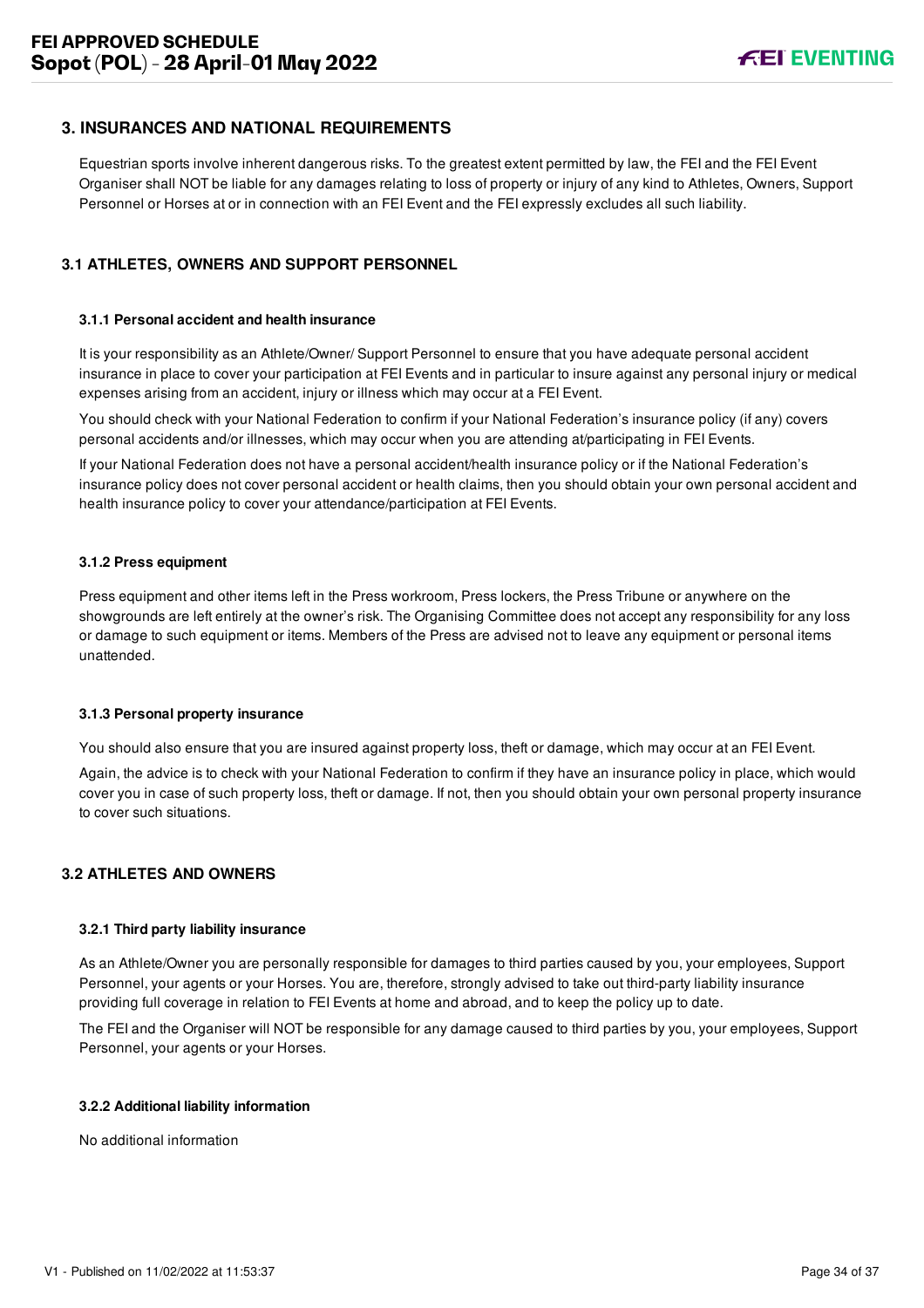#### **3.2.3 Horse insurance**

As an Owner you should ensure that your Horses are adequately insured against any injuries or illnesses they may sustain while participating at a FEI Event.

#### <span id="page-35-0"></span>**4. PROTESTS / APPEALS**

To be valid, all Protests and Appeals must be made in writing and accompanied by a deposit of CHF 150.- or equivalent, as [mentioned in the FEI General Regulations \(Art. 161-162\) available at the following link: https://inside.fei.org/content/general](https://inside.fei.org/content/general-regs-statutes)regs-statutes.

#### <span id="page-35-1"></span>**5. DISPUTES**

In the event of any discussion concerning the interpretation of the schedule (in translated languages), the English version will be decisive.

## <span id="page-35-2"></span>**6. MODIFICATION TO SCHEDULE**

In exceptional circumstances, together with the approval of Chefs d'Equipe, host NF delegate, if any, and the Ground Jury, the Organiser may change the schedule in order to clarify any matter arising from an omission or due to unforeseen circumstances. Any such changes must be notified to all athletes and officials as soon as possible and they must be reported to the FEI Secretary General by the Technical Delegate.

#### <span id="page-35-3"></span>**7. ADDITIONAL INFORMATION FROM THE ORGANISER**

No additional information

#### <span id="page-35-4"></span>**8. MINIMUM AGE LIMITATION**

| Level       | <b>Athletes</b> | <b>Horses</b> |
|-------------|-----------------|---------------|
| $1^*$       | 12              | 5             |
| $2^*$       | 14              | 6             |
| $3^*$       | 16              | 6             |
| $4^*$       | 18              | 7             |
| $5* + CH4*$ | 18              | 8             |

#### <span id="page-35-5"></span>**9. PRIZE MONEY DISTRIBUTION**

#### **IMPORTANT**

**The total amount of prize money shown for each Competition in the schedule must be distributed. (FEI General Regulations articles 127 and 128)**

The value of the **1st prize must not exceed 1/3 of the total prize money** distributed for the competition. The minimum number of prizes offered for each competition must be allocated on the basis of one prize for every commenced four Athletes, with a minimum of five prizes.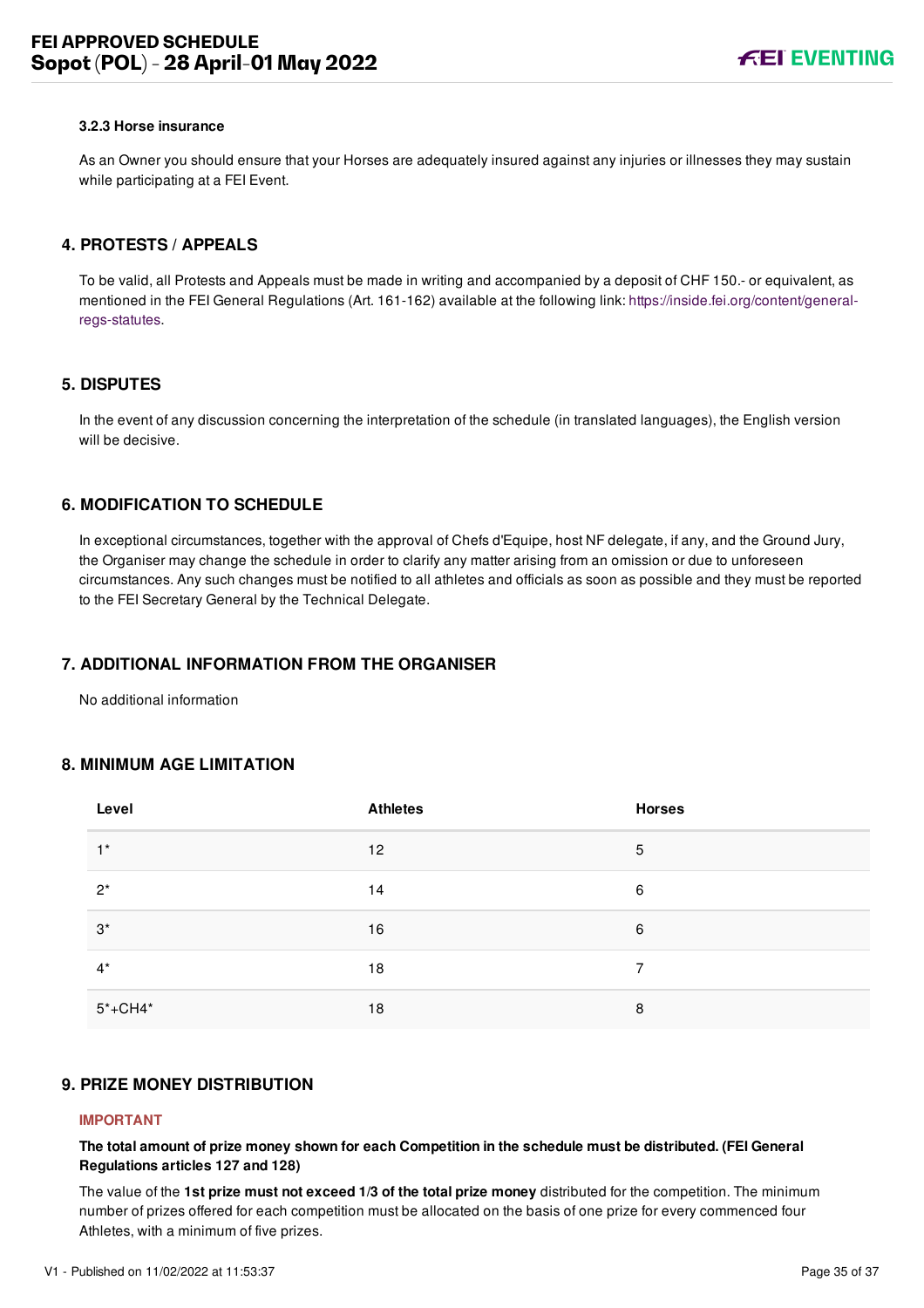#### **DEDUCTIONS FROM PRIZE MONEY AT COMPETITIONS**

**Full details of any deductions from prize money must be outlined in the schedule. This includes government taxes. If it is necessary for Organisers to deduct such taxes, they must provide participants with an official form indicating the amount of tax deducted.**

**The tax form must be provided to the athletes upon arrival and returned to the Organiser prior to departing.**